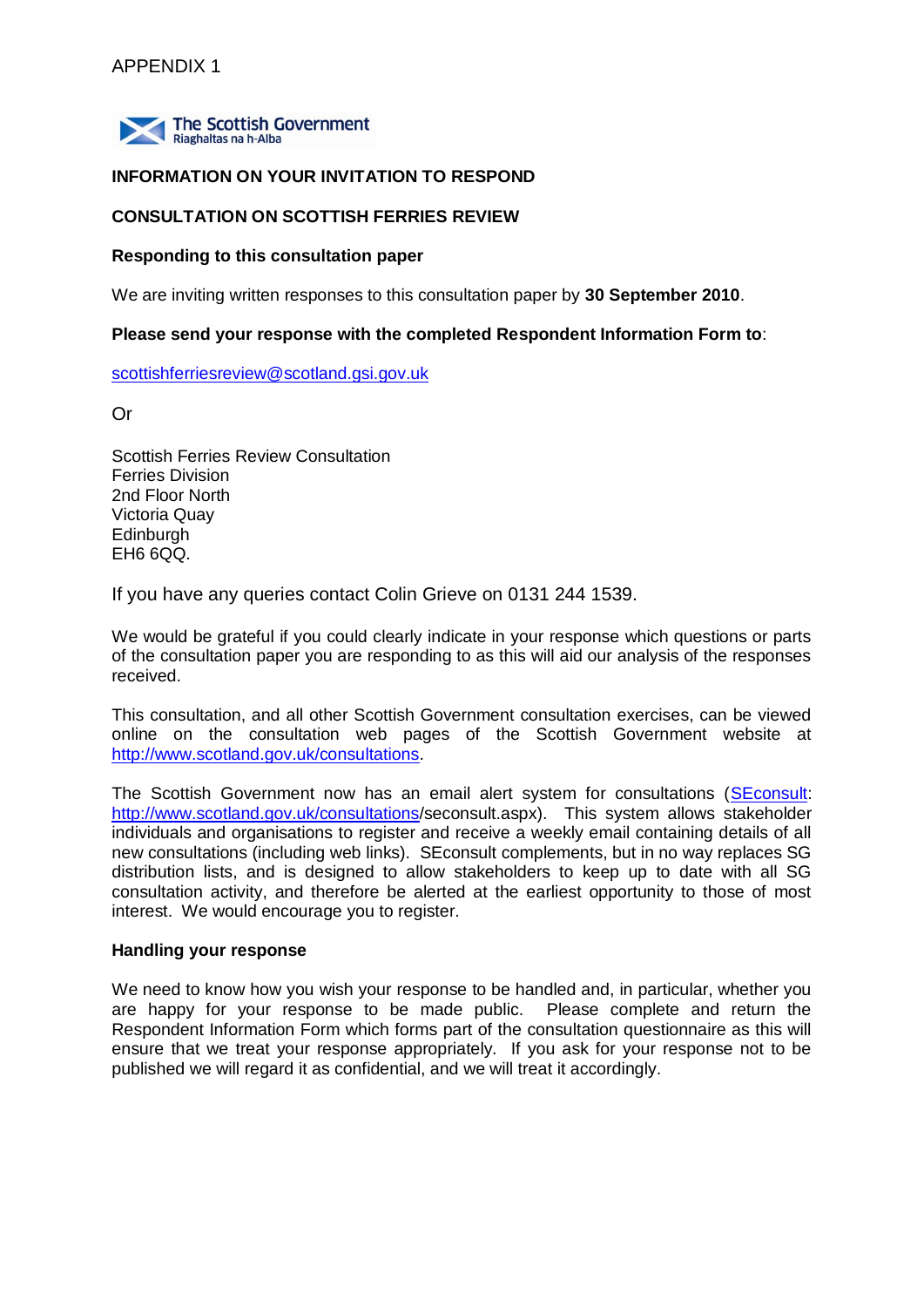All respondents should be aware that the Scottish Government are subject to the provisions of the Freedom of Information (Scotland) Act 2002 and would therefore have to consider any request made to it under the Act for information relating to responses made to this consultation exercise.

#### **Next steps in the process**

Where respondents have given permission for their response to be made public and after we have checked that they contain no potentially defamatory material, responses will be made available to the public in the Scottish Government Library (see the attached Respondent Information Form). Responses will be made available to the public in the Scottish Government Library by 28 October 2010 and on the [Scottish Government consultation](http://www.scotland.gov.uk/consultations) web pages by 4 November 2010. You can make arrangements to view responses by contacting the SG Library on 0131 244 4552. Responses can be copied and sent to you, but a charge may be made for this service.

#### What happens next?

Following the closing date, all responses will be analysed and considered along with any other available evidence to help us reach a decision on a Draft Ferries Plan. We aim to issue a report on this consultation process by end of 2010. In conjunction with this a Draft Ferries Plan will be prepared for a period of further consultation.

#### Comments and complaints

If you have any comments about how this consultation exercise has been conducted, please send them to:

Scottish Ferries Review Consultation Ferries Division 2nd Floor North Victoria Quay Edinburgh EH6 6QQ.

E-mail: [scottishferriesreview@scotland.gsi.gov.uk](mailto:scottishferriesreview@scotland.gsi.gov.uk)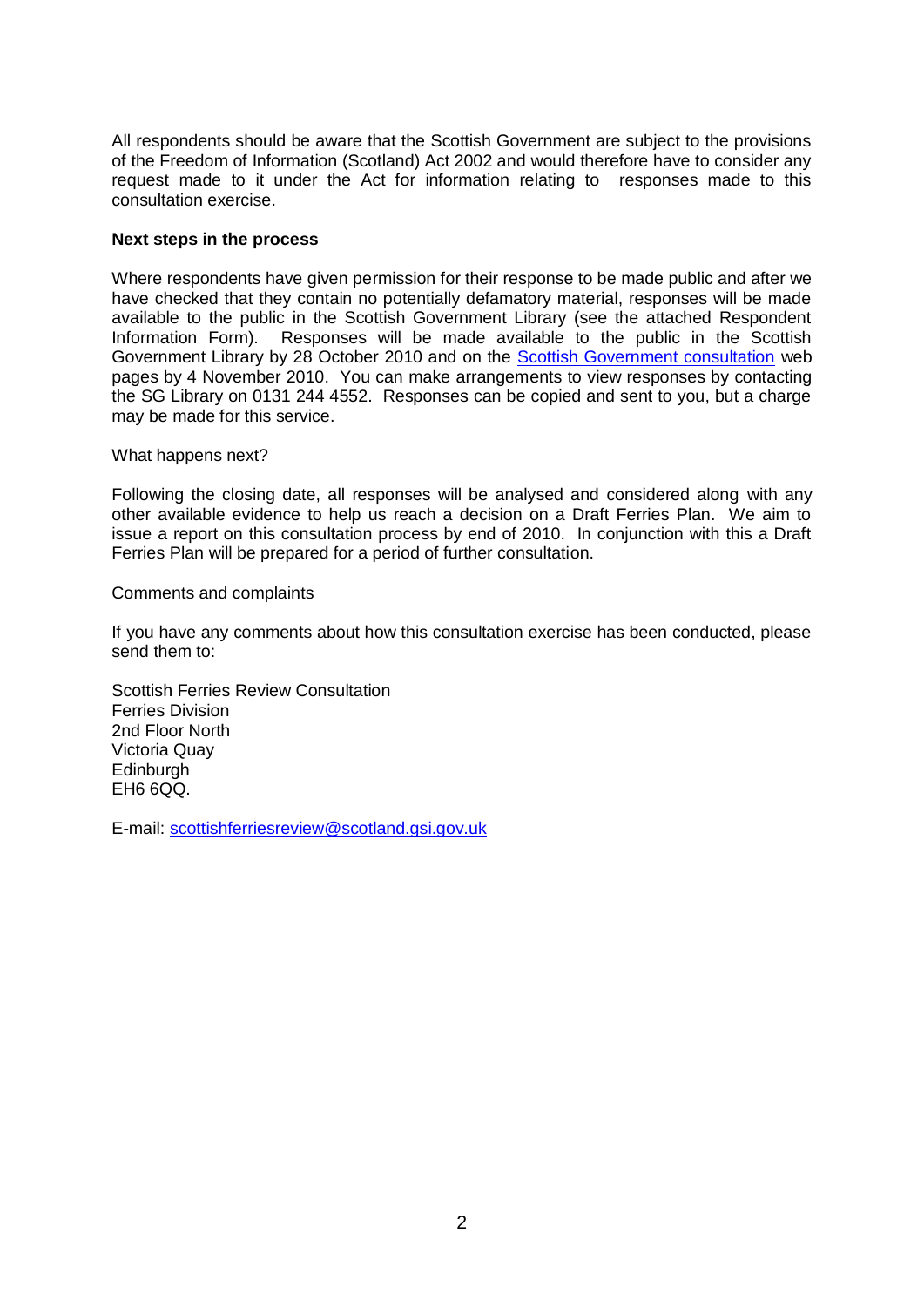#### **RESPONDENT INFORMATION FORM: SCOTTISH FERRIES REVIEW**

Please note that this form **mus**t be completed and returned with your response to ensure that we handle your response appropriately. Thank you for your help.

| 1. Name/Organisation: | <b>ZetTrans</b> |
|-----------------------|-----------------|
|                       |                 |

2. Postal Address: 20 Commercial Road, Lerwick, Shetland

Post Code ZE1 0LX

Phone number 01595 744868

Email address zettrans@shetland.gov.uk

3. Are you responding: (please check one box)

(a) As an individual  $\Box$  go to Q3a (b) On behalf of a group/organisation  $\boxtimes$  go to Q3c

#### **INDIVIDUALS**

3a. Do you agree to your response being made available to the public (in Scottish Government library and/or on the Scottish Government Website)?

Yes  $\boxtimes$  No  $\Box$ 

3b. Where confidentiality is not requested, we will make your response available to the public on the following basis (please check one of the following boxes)

or

 $\Box$ 

 $\boxtimes$ 

| Yes, make my response, name and address all available |  |
|-------------------------------------------------------|--|
|                                                       |  |

Yes, make my response available, but not my name or address

|  | Yes, make my response and name available, but not my address |
|--|--------------------------------------------------------------|
|  |                                                              |

#### **ON BEHALF OF GROUPS OR ORGANISATIONS:**

3c. The name and address of your organisation *will be* made available to the public (in the Scottish Government library and/or on the Scottish Government website). Are you content for your response to be made available?

Yes  $\boxtimes$  No П

3d. We will share your response internally with other Scottish Government policy teams who may be addressing the issues you discuss. They may wish to contact you again in the future, but we require your permission to do so. Are you content for Scottish Government to contact you again in relation to this consultation exercise?

| Yes | $\boxtimes$ | No |  |
|-----|-------------|----|--|
|-----|-------------|----|--|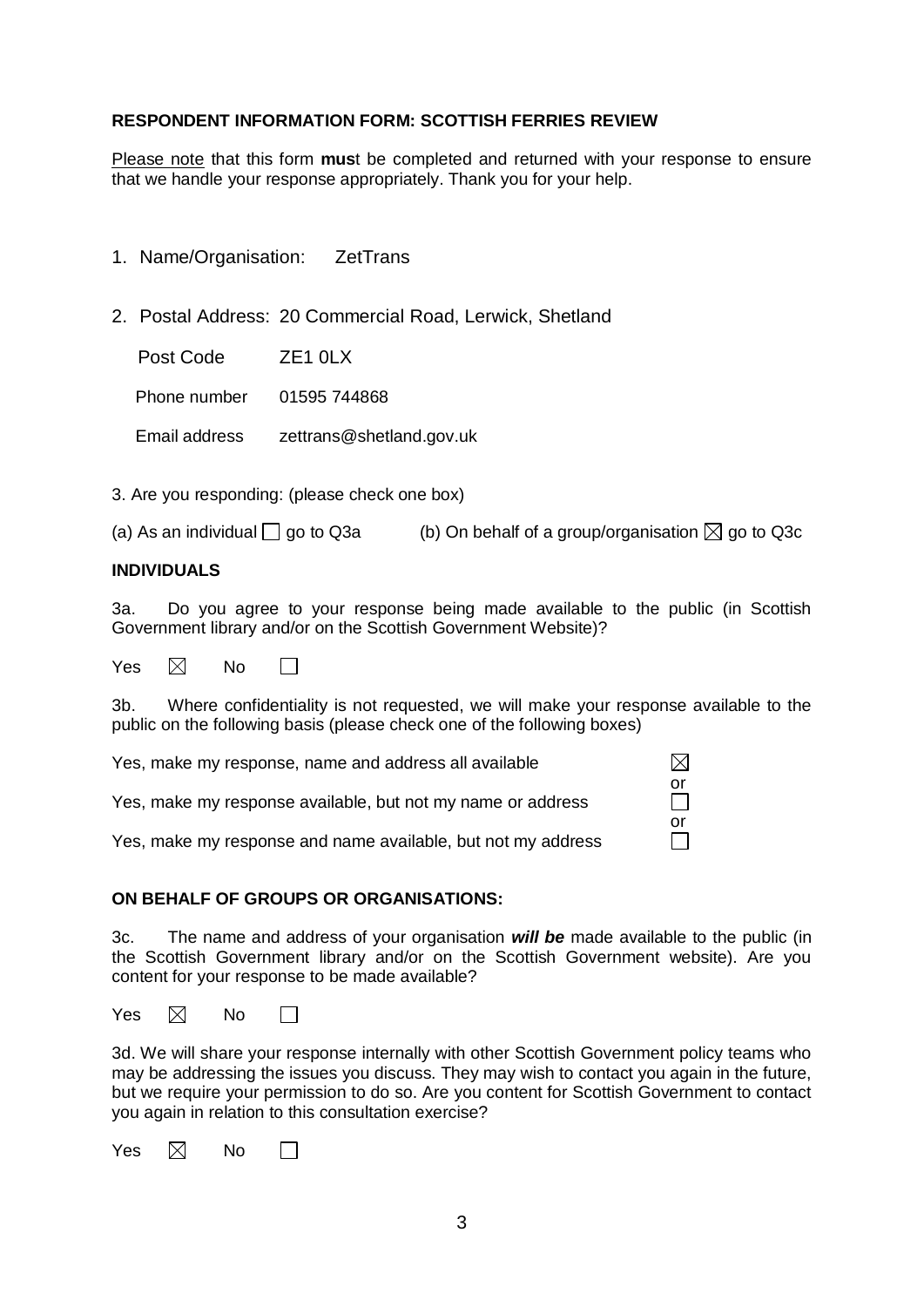## **THE SCOTTISH GOVERNMENT CONSULTATION PROCESS**

Consultation is an essential and important aspect of Scottish Government working methods. Given the wide-ranging areas of work of the Scottish Government, there are many varied types of consultation. However, in general, Scottish Government consultation exercises aim to provide opportunities for all those who wish to express their opinions on a proposed area of work to do so in ways which will inform and enhance that work.

The Scottish Government encourages consultation that is thorough, effective and appropriate to the issue under consideration and the nature of the target audience. Consultation exercises take account of a wide range of factors, and no two exercises are likely to be the same.

Typically Scottish Government consultations involve a written paper inviting answers to specific questions or more general views about the material presented. Written papers are distributed to organisations and individuals with an interest in the issue, and they are also placed on the Scottish Government web site enabling a wider audience to access the paper and submit their responses<sup>1</sup>. Consultation exercises may also involve seeking views in a number of different ways, such as through public meetings, focus groups or questionnaire exercises. Copies of all the written responses received to a consultation exercise (except those where the individual or organisation requested confidentiality) are placed in the Scottish Government library at Saughton House, Edinburgh (K Spur, Saughton House, Broomhouse Drive, Edinburgh, EH11 3XD, telephone 0131 244 4565).

All Scottish Government consultation papers and related publications (eg, analysis of response reports) can be accessed at: [Scottish Government consultations](http://www.scotland.gov.uk/consultations) (http://www.scotland.gov.uk/consultations)

The views and suggestions detailed in consultation responses are analysed and used as part of the decision making process, along with a range of other available information and evidence. Depending on the nature of the consultation exercise the responses received may:

- indicate the need for policy development or review
- inform the development of a particular policy
- help decisions to be made between alternative policy proposals
- $\bullet$ be used to finalise legislation before it is implemented

Final decisions on the issues under consideration will also take account of a range of other factors, including other available information and research evidence.

**While details of particular circumstances described in a response to a consultation exercise may usefully inform the policy process, consultation exercises cannot** 

1.

<u>.</u>

<sup>1</sup> <http://www.scotland.gov.uk/consultations>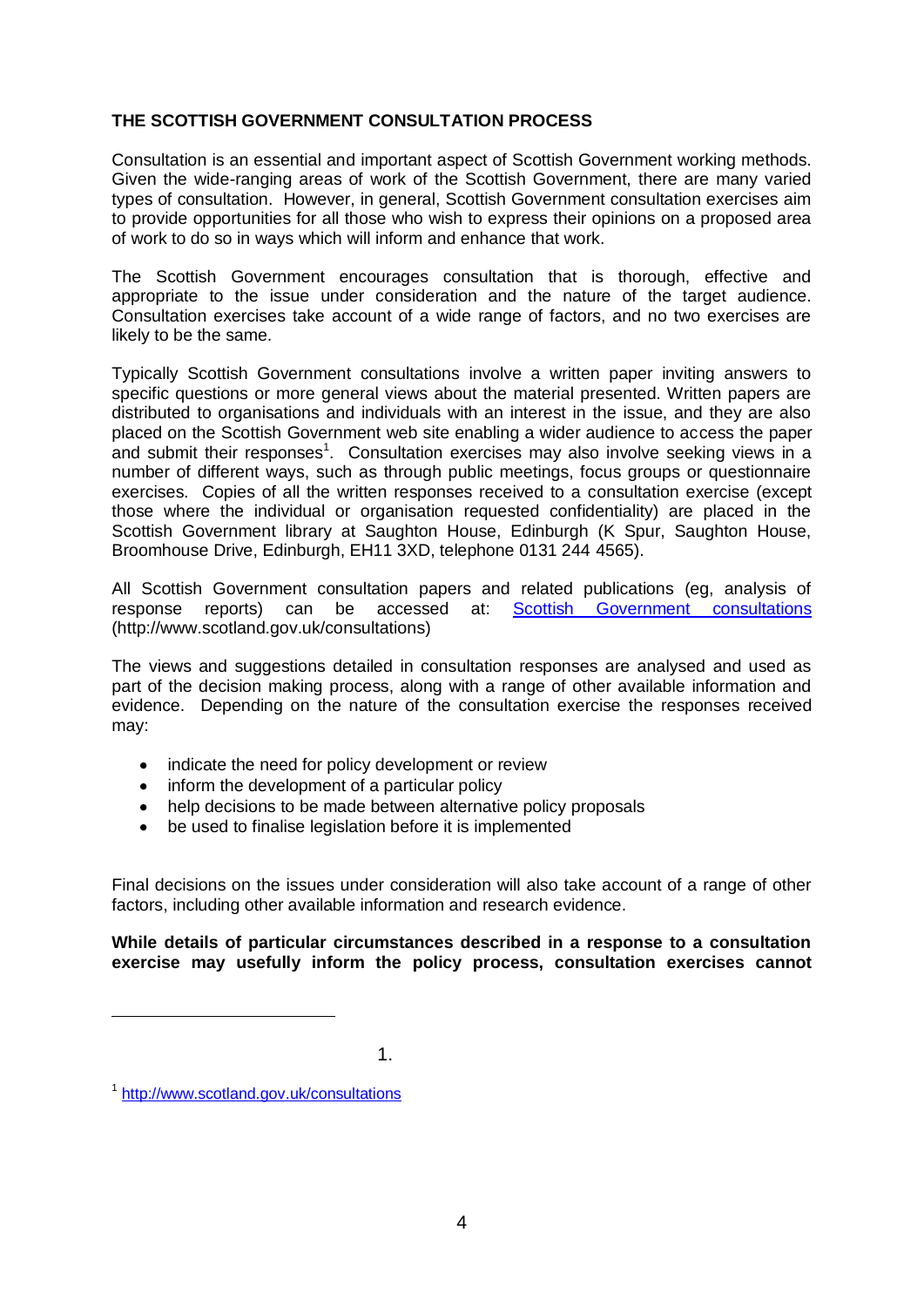**address individual concerns and comments, which should be directed to the relevant public body.**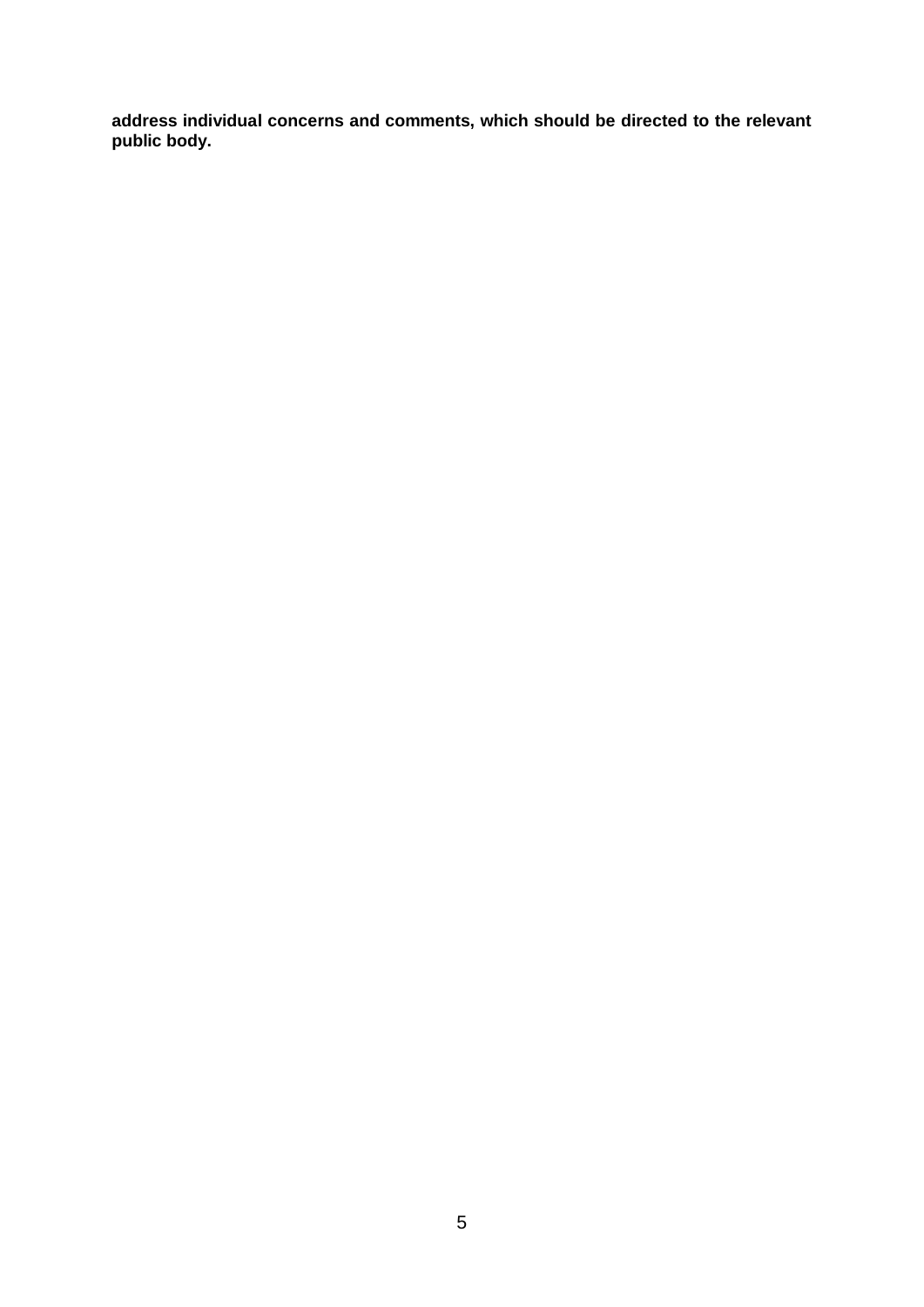## **Appendix 2: Consultation Questionnaire**



# Scottish Ferries Review: Public Consultation 2010

## **Questionnaire**

This questionnaire should be read in conjunction with the Scottish Ferries Review Consultation Document. Copies of the Consultation Document will be available at consultation events throughout Scotland in summer 2010. The Consultation Document, its appendices and this questionnaire can be downloaded from the Scottish Government website at:

http://www.scotland.gov.uk/Consultations/Current.

Consultation responses may be emailed to:

[scottishferriesreview@scotland.gsi.gov.uk](mailto:scottishferriesreview@scotland.gsi.gov.uk)

or posted to:

*Scottish Ferries Review Consultation*

*Ferries Division*

*Transport Directorate*

*Scottish Government*

*Area 2F Dockside*

*Victoria Quay* 

*Edinburgh EH6 6QQ*

If you have any questions about this form or would like to speak to a member of the consultation team, please telephone 0131-244-1539.

Some of the questions are aimed at ferry operators. **You do not have to answer every question. If you do not wish to express a view please move on to the next question.** Your time in completing the questionnaire is very much appreciated. Your opinion will help us design your future ferry services.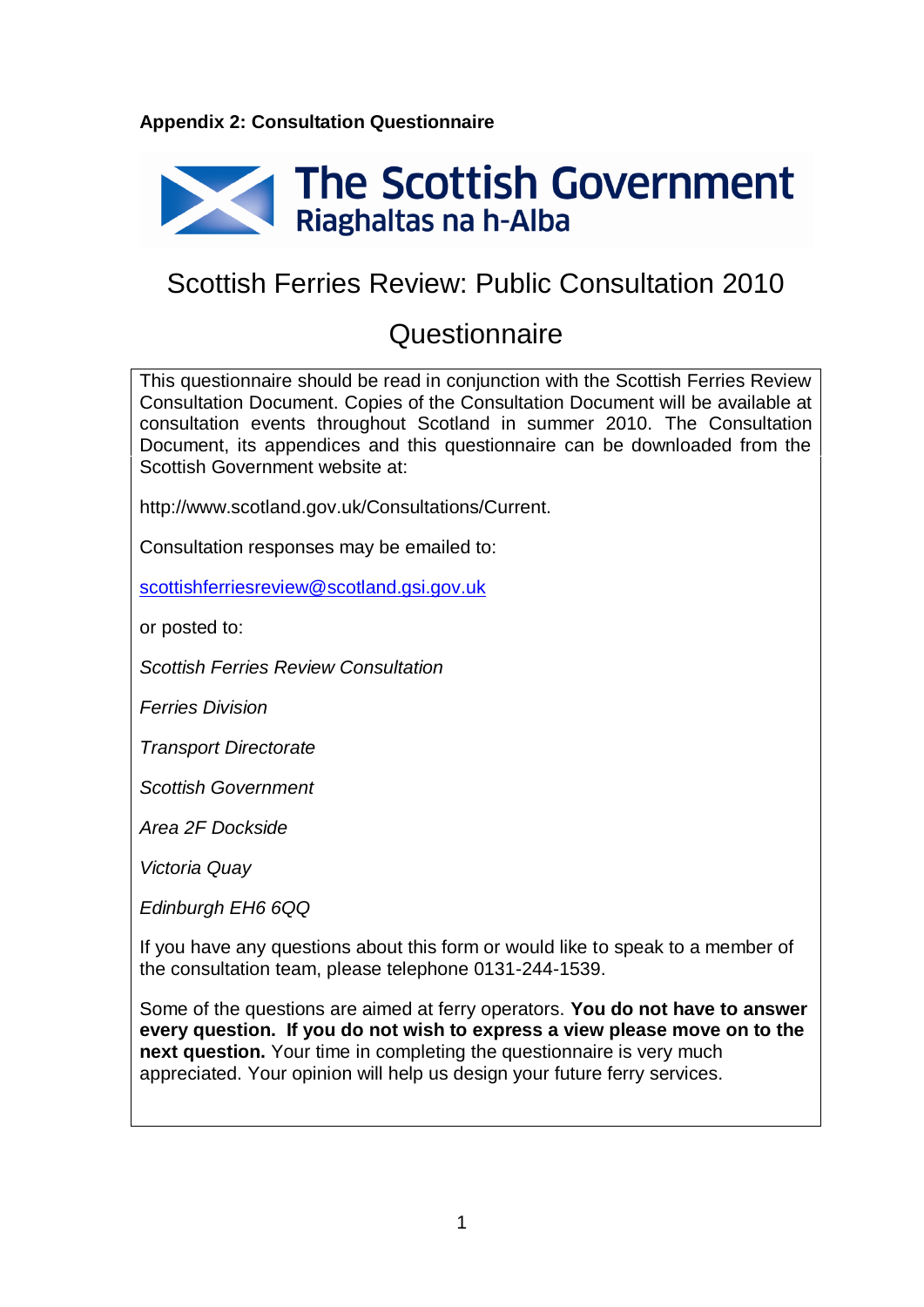# Scottish Ferries Review Public Consultation 2010 **Questionnaire**

Preliminary Question: We know that different communities across Scotland often view their ferry services very differently, sometimes for reasons which are specific to the local area. If you would like to enter your postcode in the box below, that will help us to make the best use of the information you provide to us in this questionnaire.

| Postcode: | ZF1 OLX |
|-----------|---------|
|-----------|---------|

Consultation Question 1: Do you agree that a change is required, to improve consistency in provision and secure funding for the future?

| Yes $\Box X$ | No <sub>1</sub> |
|--------------|-----------------|
|--------------|-----------------|

## **Comments:**

It is recognised that there isn't a consistent approach to the funding and provision of ferry services in Scotland currently and improving this situation is important.

However, recognising that different communities have different needs that relate to different strengths, opportunities and constraints, the pursuit of consistency must avoid the risk of a "one size fits all" outcome.

It is essential to secure capital funding for vessel and terminal replacement and any measures developed should ensure the right mix of opportunities exist and there aren't unrealistic or disproportionate expectations placed on a single sector be it public or private operators or National, Regional or Local delivery agents.

In terms of on-going revenue funding any proposals for change must acknowledge the significance of the increasing difficulty for users to pay as the volume of passengers and traffic decreases. i.e. on a high volume route costs can more easily be dissipated across the user base compared to lower volume routes where any increases in cost must be absorbed across a smaller user base.

We should also recognise that current successful social and economic structures have built over time as a consequence of the levels and costs of ferry services provided. Any significant changes will have profound effects.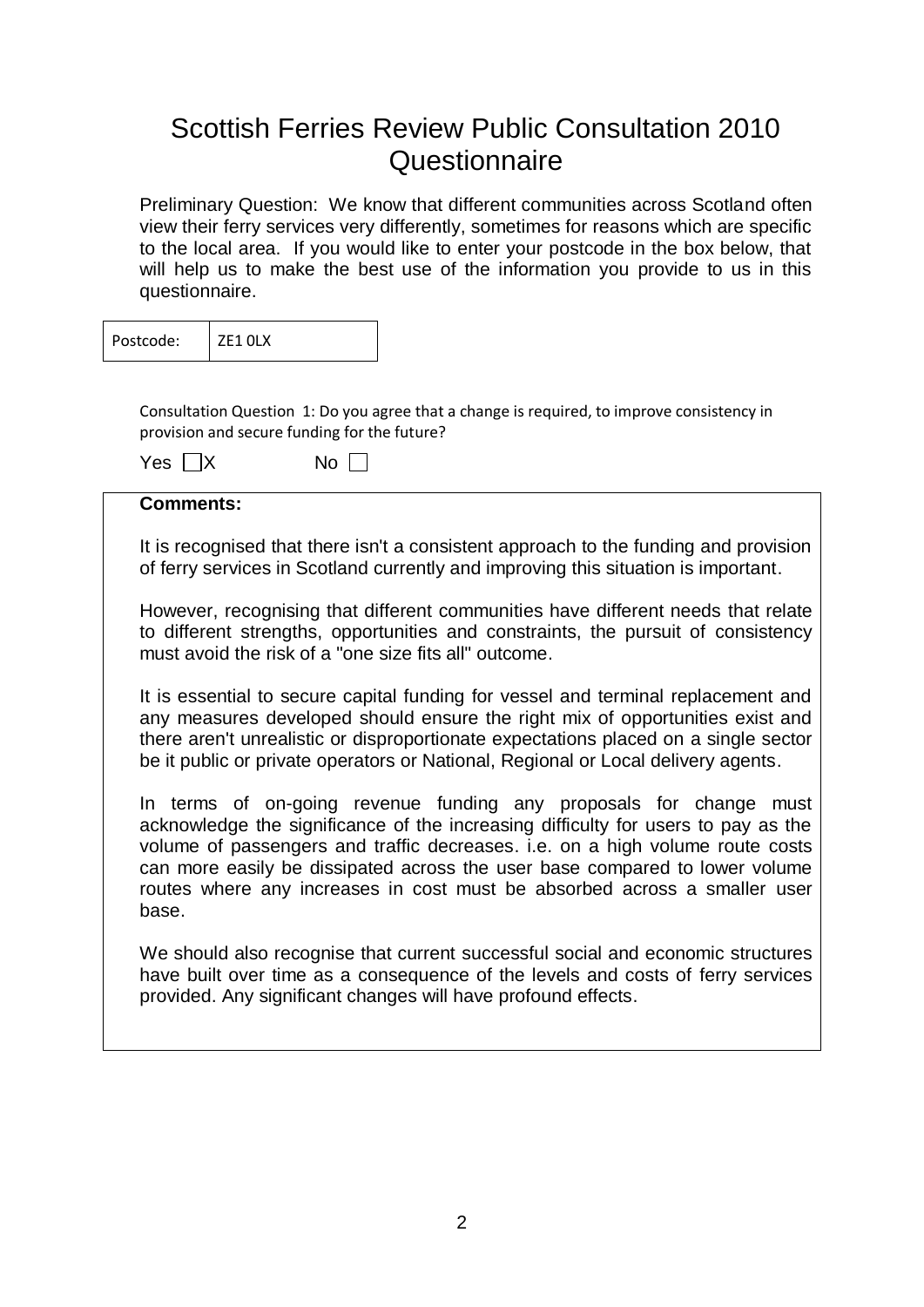Consultation Question 2: Do you think that harbours should be self funded through harbour dues or do you think the current system of funding improvements through grants should continue?

self-funded  $\Box$  funded through grants  $\Box$ 

## **Comments:**

Great care needs to be taken with any self funding proposal that the level of charges resulting do not discourage vessels calling at ports or, assuming some or all of any charges levied are passed on to the user through fares and tariffs, that affordability to users is unacceptably compromised.

When shore side infrastructure and ferry services are provided by the same organisation then this model is perhaps less relevant.

There are different issues raised depending on the ownership of the terminal and a common funding policy will not work for all. Especially Trust ports that are more than just the ferry terminal and are usually commercial ports as well need to be able to attract sufficient income through their charges to allow reinvestment. There could also be competition issues if they use grants that are not available to other ports to reduce their charges.

In circumstances where ferry services are not commercially sustainable and therefore require subsidy then increasing harbour dues to create funds for future capital maintenance and development will simply filter back through the operator to the funder in the form of increased requirement for subsidy (assuming the consumer would not be obliged to meet all or some of the cost).

On balance it would be most effective to fund harbour improvements for facilities that are only ferry terminals through grants but routine maintenance costs should be recovered through harbour dues.

Consultation Question 3: How much of the funding should come from the users of the service?

#### **Comments:**

It isn't possible to express the level of funding that should come from users in absolute terms (say as a percentage of the costs of the operation) but, accepting that there is a willingness to pay, the users should contribute an amount that reflects their ability to pay and takes account of the drivers that make travel an essential requirement. For example, if a community needs access daily to services and opportunities off island then this needs to be viewed in a different perspective to a situation where more services and opportunities are available on island and the need to travel as frequently is less. We should look beyond the cost of individual journeys and look at the cost of meeting an overall need to travel.

This would also help develop a better understanding and perhaps an acceptance that different fare structures are essential to support different sets of needs...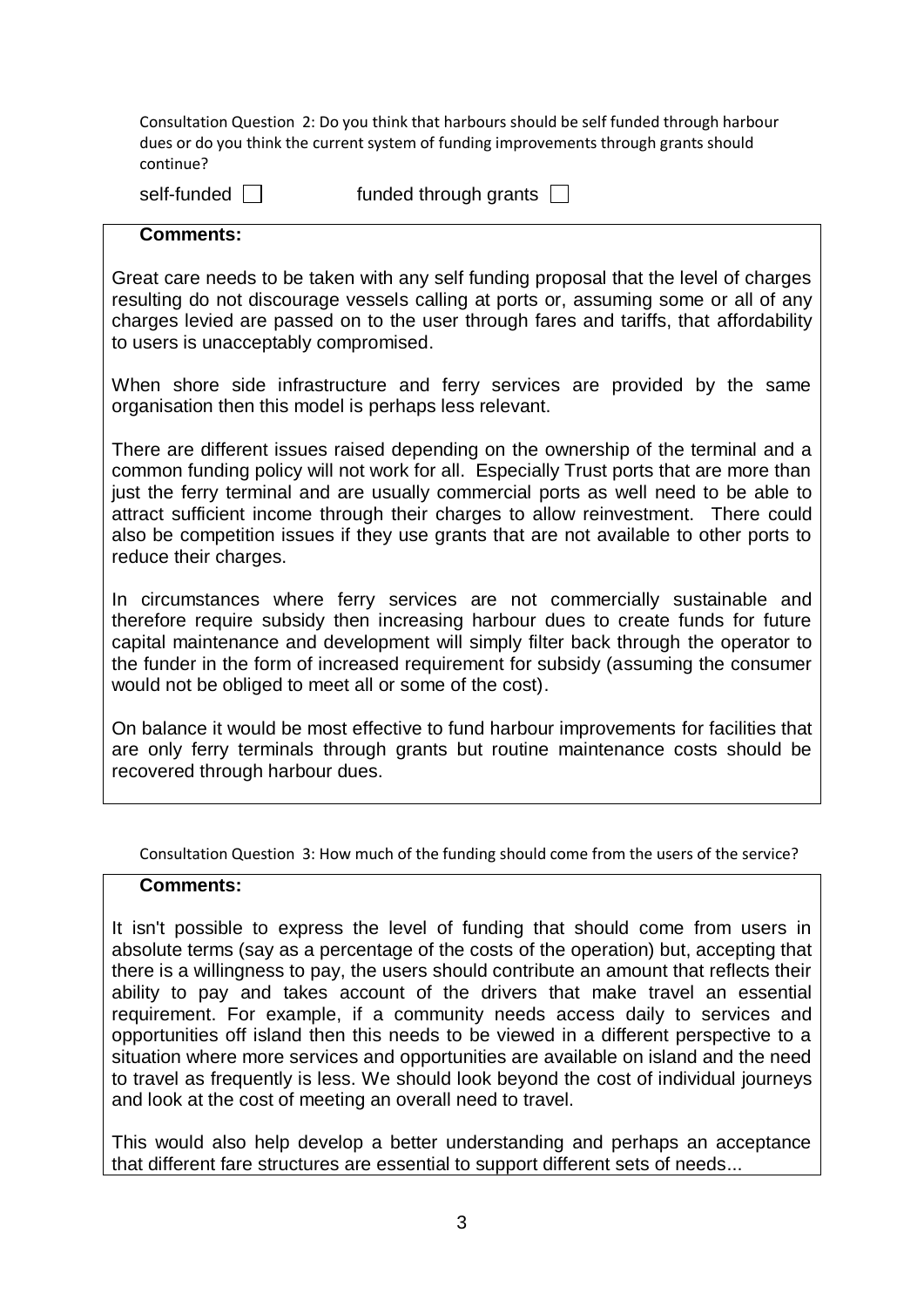Care has to be taken not to discourage discretionary travellers such as tourists by fares that are higher than they are willing to pay. It is better to encourage more visitors who will spend money in a community rather than discourage visitors.

In the case of lifeline services the cost to the user of the service is fundamental to the ability of communities to access essential services and economic/ social opportunities available on the mainland. In Shetland, on the internal ferry service the relatively low fares have enabled communities to access a wide set of opportunities that has led to sustaining vibrant communities and excessive increases could have damaging effects socially and economically.

Recognising that accessibility to services and economic/ social opportunities differs widely across island and peninsular communities throughout Scotland then this would need to be considered on a route by route basis with clear understanding of the impact on the communities served of any changes in charges.

Consultation Question 4: Do you agree that we should test the market by tendering some routes on a single basis with the option for the operator to bring their own vessel(s)?

| Yes | No |
|-----|----|
|-----|----|

| <b>Comments:</b> |
|------------------|
|------------------|

Only route suggested with relevance to current Northern Isles contract is the Pentland Firth where competition already exists. It makes sense to tender this route separately if for no other reason to test how the market responds.

By tendering Scrabster/ Stromness separately there must be no adverse effect on the Shetland's only lifeline ferry link from Aberdeen to Lerwick.

Also, certain protection mechanisms would be necessary to ensure that if performance is inadequate or the service collapses then there is a safety net in the form of a Government commitment to be the "operator of last resort".

A couple of obvious questions arise in considering that matter which are perhaps worthy of note: -

If operators bring own vessels, what will happen to the existing vessels which will become redundant?

What will tendering some routes separately do to the total network costs?

Consultation Question 5:...........Do you agree that the following routes are the correct routes to consider tendering as single routes?

| Wemyss Bay - Rothesay | Yes $\Box$ | No $\square$ |
|-----------------------|------------|--------------|

Ardrossan - Brodick Yes  $\Box$  No  $\Box$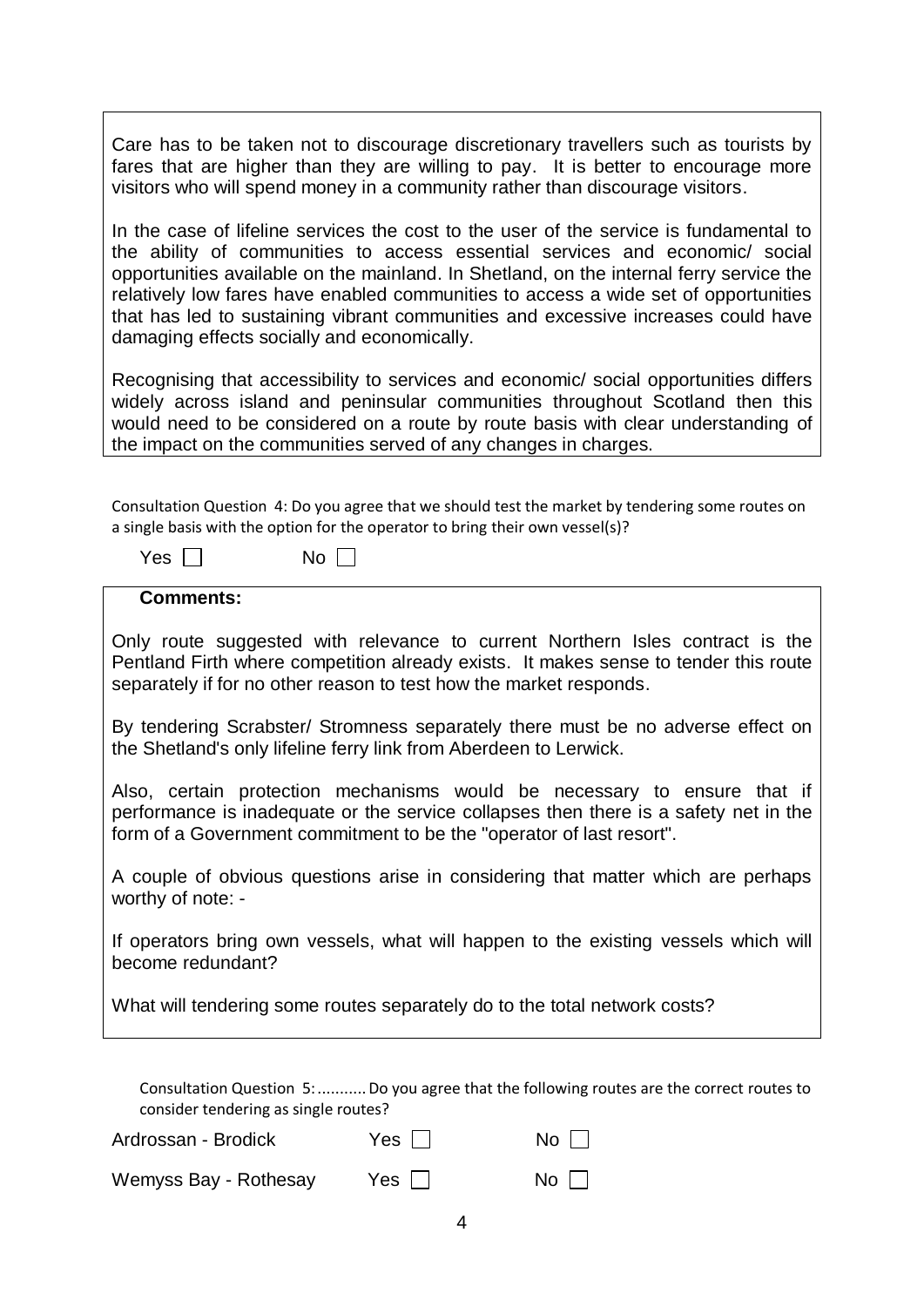| Oban - Craignure                                                            | Yes   | No                                                                                                                                                                                                                                                                                                                                                                |
|-----------------------------------------------------------------------------|-------|-------------------------------------------------------------------------------------------------------------------------------------------------------------------------------------------------------------------------------------------------------------------------------------------------------------------------------------------------------------------|
| Largs - Cumbrae                                                             | $Yes$ | $No$ $ $                                                                                                                                                                                                                                                                                                                                                          |
| <b>Pentland Firth</b>                                                       | $Yes$ | No I                                                                                                                                                                                                                                                                                                                                                              |
| <b>Comments:</b>                                                            |       |                                                                                                                                                                                                                                                                                                                                                                   |
| well?                                                                       |       | These are all relatively high volume routes. Is it worth trialling a low volume route as                                                                                                                                                                                                                                                                          |
| stagger the tenders?                                                        |       | Consultation Question 6: Should we allow single routes to be tendered as a bundle or should we                                                                                                                                                                                                                                                                    |
| allow a bundle $\Box X$                                                     |       | stagger the tenders $\Box$                                                                                                                                                                                                                                                                                                                                        |
| <b>Comments:</b>                                                            |       |                                                                                                                                                                                                                                                                                                                                                                   |
| economies of scale in their tender prices.                                  |       | Tenders must run concurrently to allow potential operators to reflect possible                                                                                                                                                                                                                                                                                    |
|                                                                             |       |                                                                                                                                                                                                                                                                                                                                                                   |
|                                                                             |       |                                                                                                                                                                                                                                                                                                                                                                   |
| Consultation Question 7: Should the remaining routes stay within 2 bundles? |       |                                                                                                                                                                                                                                                                                                                                                                   |
| $No \Box$<br>Yes                                                            |       |                                                                                                                                                                                                                                                                                                                                                                   |
| <b>Comments:</b>                                                            |       |                                                                                                                                                                                                                                                                                                                                                                   |
| costs.                                                                      |       | The definition of the two remaining bundles isn't explicitly stated. Intuitively, taking<br>the Pentland Firth service as a single bundle would leave the Aberdeen/ Kirkwall/<br>Lerwick as a separate single service bundle. In principle this makes sense provided<br>that the debundling does not disadvantage Shetland and/ or push up overall subsidy        |
| and perhaps two operators?                                                  |       | In the current contract one of the "Shetland" vessels goes to cover the Pentland Firth<br>route when the Hamnavoe is in refit. How might this work if there are two contracts                                                                                                                                                                                     |
| greater potential for economies of scale to be realised.                    |       | Furthermore, from Shetland's point of view, the question would be whether the<br>current Streamline freight service would be included in a specification for the bundle.<br>If it is not, then consideration should be given to ensuring that the tender for the lift -<br>on / lift - off service is aligned with the Northern Isles tender for 2012 to generate |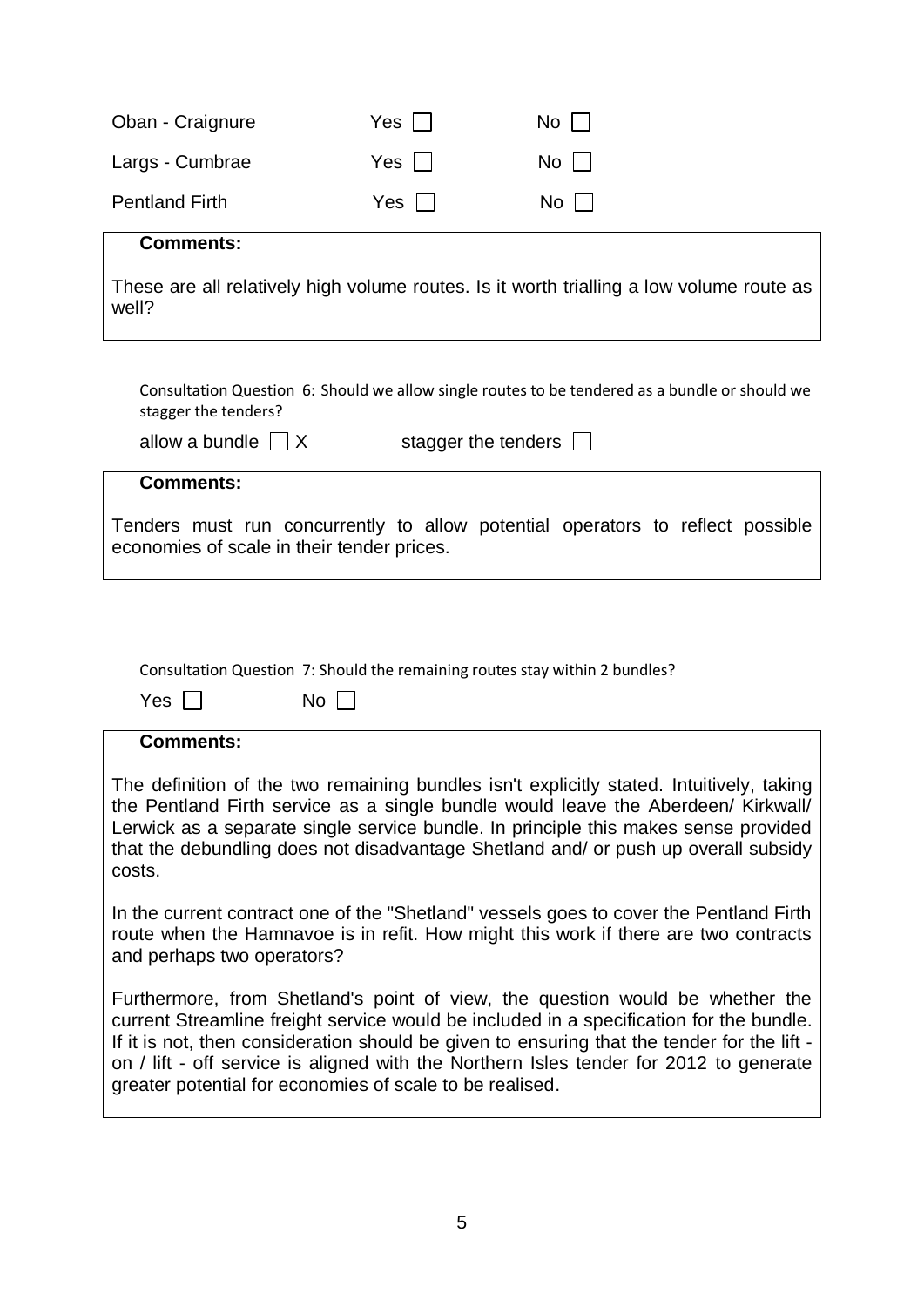Consultation Question 8: Should we consider the implications of a looser tender, where a minimum level of service is required but where the operator has flexibility to innovate and reduce costs where they see fit?

Yes  $\Box$  No  $\Box$ 

## **Comments:**

It is important that Shetland Islands Council / ZetTrans have input to this process.

In Shetland the current service to and from Aberdeen fails to meet needs in terms of capacity and frequency for significant periods in the year. When looking to the future and Shetland's need to increase population, diversify and develop existing and new industries to maintain and grow economic performance there is a need to address the current constraints of the service.

Therefore, it is important that the specification of "minimum level of service" describes what is required to enable Shetland to be economically and socially sustainable. To ensure this is achieved it would require significant involvement of the Island Councils and Regional Transport Partnerships to ensure any specification is realistic and relevant.

If operators can demonstrate that needs can be met through innovative alternatives then this could be encouraged provided the assessment of tenders was sufficiently capable of appraising how alternatives would meet needs compared to the specified service and also provided that monitoring during the contract period was adequate to prove needs were being met.

Any operator must be contracted to deliver the level of service needed by the communities. If the tender only specifies the minimum level of service, then the final contract must include the contracted operator's innovation in the contract.

Consultation Question 9: Should we specify climate change objectives within the tender and require the operator to specify how he intends to meet them? Do operators agree and have views on how emission reductions should be defined? How would they measure and monitor performance, and demonstrate delivery?

## **Comments:**

The question of responsibility in delivering higher levels of environmental performance is always a thorny issue when it is discussed in the context of also meeting fundamental economic and social needs.

An obvious tension that may develop is that if operators are constrained to using existing vessels and environmental performance targets are set in the contract that demand improvements on historical performance then there may be little opportunity for improvement without significant investment in new technology or significant increases in journey times (in the case of slowing vessels down).

Climate change objectives should be specified in the process but should be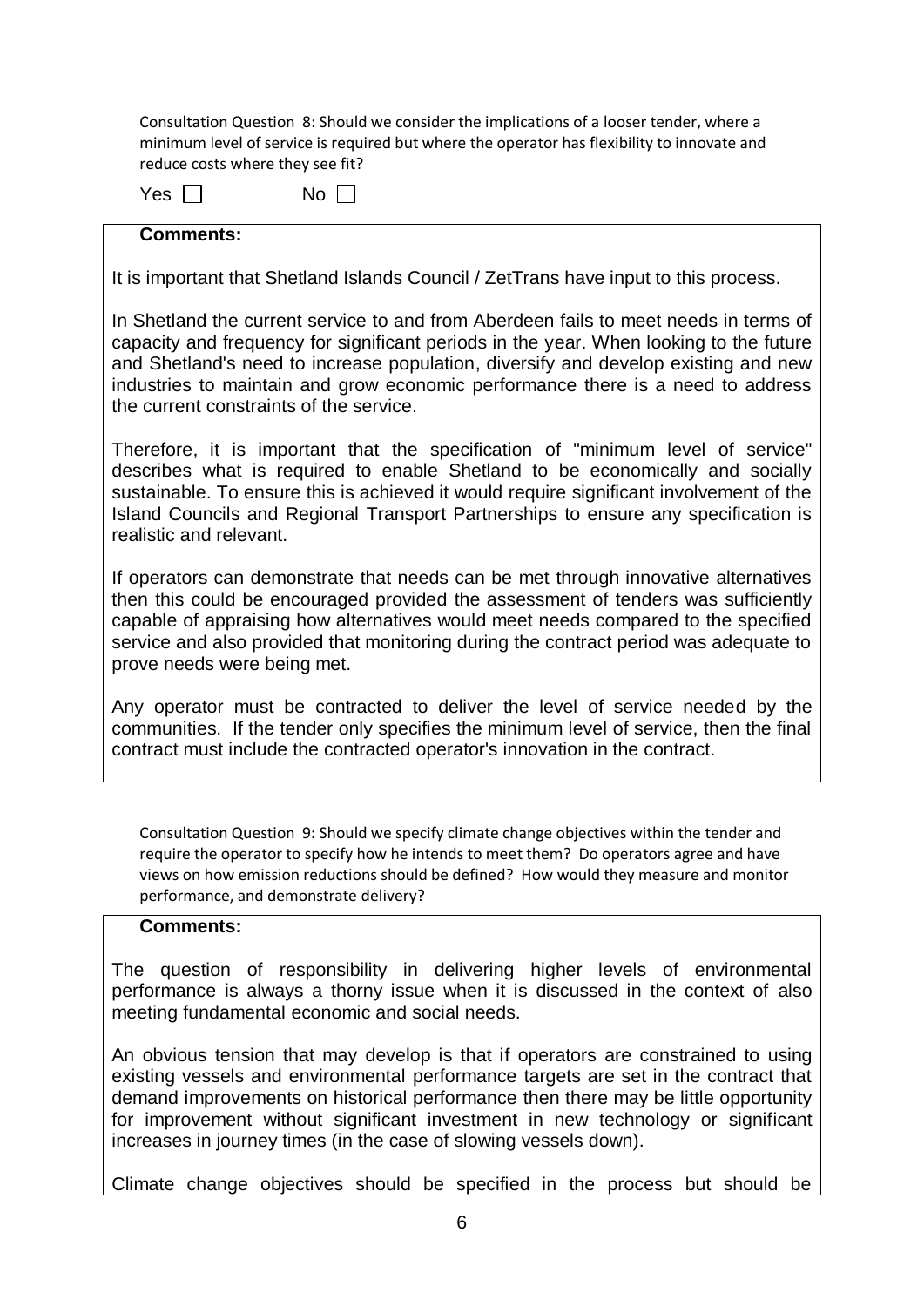proportionate to the circumstances. The fundamental challenge for Scotland's island communities is economic and social sustainability and that should be at the forefront of the purpose of any transport link.

SIC / ZetTrans is looking at a project to develop a Liquid Natural Gas powered dual purpose freighter which would considerably reduce emissions. This would also provide bulk storage facilities for LNG in Lerwick for other vessels to use.

Consultation Question 10: What else do you think should be specified in a tender document? E.g. accessibility requirements, integration requirements etc.

#### **Comments:**

The contract should clearly set out obligations in terms of minimum levels of frequency and timetable, levels of integration with other modes and services, and accessibility requirements. This should be applied to all elements of demand i.e. passengers, freight, livestock, etc.

The contract should also clearly define obligations to continually engage with communities and stakeholders as part of performance monitoring and assessing effectiveness of the service.

Consideration should be given to structuring any contract to require the operator to work with the sponsoring body to adjust the service to react to changes in the economic and social requirements of communities.

We would also suggest that it is a contractual obligation to provide access to data to support Transport authorities (Councils, RTPs, etc.) in their work in developing transport strategies and implementation plans.

Consultation Question 11: What should be the rationale for, and purpose of, the fares policy?

## **PLEASE TICK ONE BOX ONLY**

- (a) Fairness of fares across Scotland  $\Box$
- (b) Community sustainability  $\Box$
- (c) Supporting economic development  $\Box$
- (d) Supporting tourism  $\Box$
- (e) Supporting the particular need of the particular community  $\Box$

(f) Reduce the cost to government  $\Box$ 

(g) To manage demand on ferries i.e. a policy that encourages people to travel at different times  $\Box$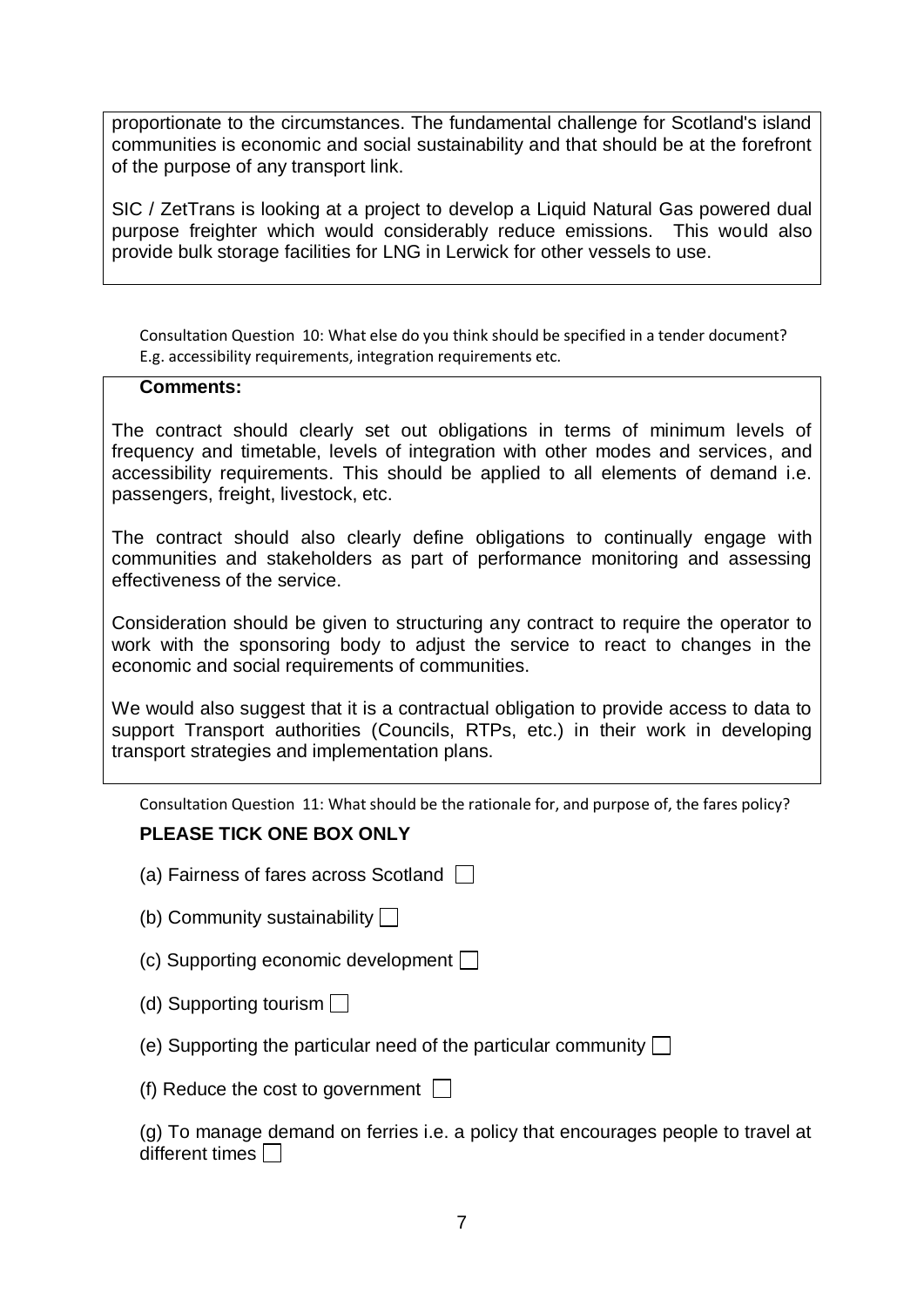(h) To support "low carbon" travel  $\Box$ 

(i) Other  $\Box$ 

## **Comments:**

It is not possible to prioritise one of the above over the others.

(b), (c) and (e) are all very important factors at the Shetland wide level and at the level of individual island communities.

(f) is important in the current climate but if it is achieved at the cost of (b), (c) and (e) then the value of savings is greatly diminished or even undesirable.

(g) is intuitively desirable but again not at the cost of (b), (c) and (e). Fares should not create a barrier to travel. Fares should help to manage demand. They should contribute to the cost of delivering the service but at the correct level.

The overall aim of any fares policy should be to support the ability of communities served to achieve economic growth potential locally, regionally and nationally.

Consultation Question 12:To what extent should fares differentiate between islanders/residents of peninsular communities and other ferry users?

## **Comments:**

Fares should differentiate between "lifeline" and other ferry services where "lifeline" is defined as the only way to get passengers, vehicles and freight to and from remote communities. They should also differentiate between those who must travel and those who choose to travel. However, fares should not be so high as to discourage discretionary travel. Shetland is already perceived as an expensive destination.

Fares must be set to ensure that they are affordable to allow all island residents to access the services, facilities, and employment they require to carry out their lives.

Fares should also encourage visitors to use the services and it is entirely reasonable that fares should reflect different groups of users that have differences in their willingness/ ability to pay.

Consultation Question 13: Should there be one fares policy across all of the supported Scottish ferry routes or should there be a different fares policy dependant on the need(s) of the community?

one fares policy  $\Box$  different fares policies  $\Box$  X

## **Comments:**

There is no case for the same fares policy on all routes.

The fares policy must address the needs of each community and within reason equalise the ability of communities to overcome barriers to access necessary services and opportunities.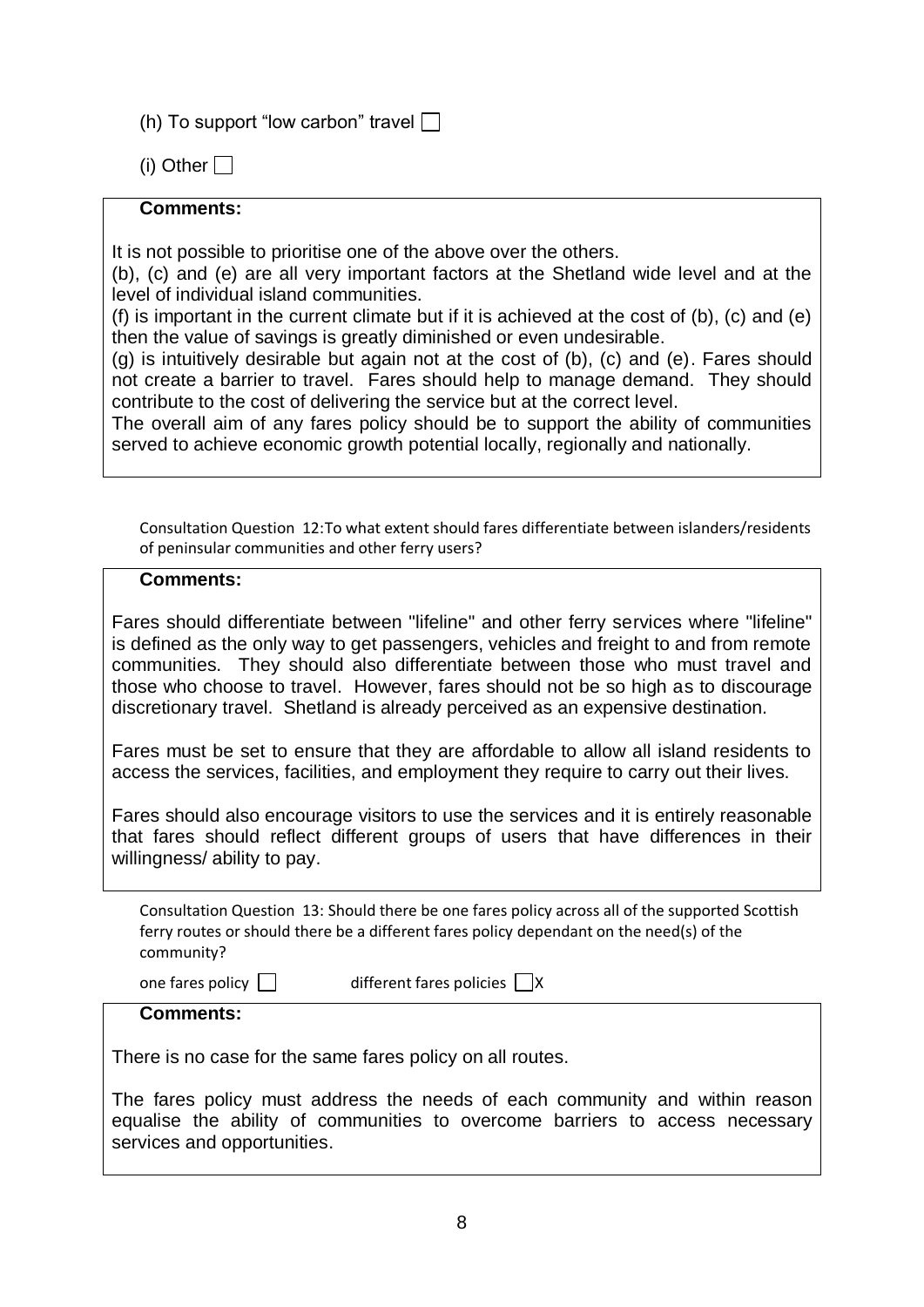| The points raised in Question 3 are relevant here also. |  |
|---------------------------------------------------------|--|
|                                                         |  |

Consultation Question 14: Do you agree that there should be a consistent and fair way of deciding what ferry services should be funded?

| Yes              | No.                                                                                                                                                                                                                                                                                                                                         |
|------------------|---------------------------------------------------------------------------------------------------------------------------------------------------------------------------------------------------------------------------------------------------------------------------------------------------------------------------------------------|
| <b>Comments:</b> |                                                                                                                                                                                                                                                                                                                                             |
|                  | Not possible to give a yes or no answer without a shared interpretation of<br>"consistency". At the most basic level public funding should be used to provide ferry<br>services where the free market either does not respond at all or does not provide a<br>level of service that meets the needs of the community or communities served. |
|                  | Shetland favours the external ferries being funded by Scottish Government but the<br>inter island services being controlled locally and funded similar to the current model.                                                                                                                                                                |
|                  | This is consistent with the funding of roads on mainland Scotland where central<br>government funds the construction and maintenance of the trunk road network.                                                                                                                                                                             |

Consultation Question 15: Do you agree that the ferry service should be designed to meet the most important needs of the community?

| Yes | No |
|-----|----|
|-----|----|

#### **Comments:**

The ferry services need to be designed to meet **all** the current and changing needs of the communities, where possible. The needs should be prioritised only if they are contradictory and/ or an informed decision is made that all needs will not be met.

Consultation Question 16: Is our assessment correct for your community? Please tell us what your community needs are and whether our assessment is right.

## **Comments:**

We presume this is referring to the MVA "Report on Routes, Services and Integration".

We believe that pages 120 & 121 and 126 & 127 are the relevant sections of the report.

It is difficult to tell from the report whether the Government's assessment of our community is accurate. Reviewing the report there appears to be an imbalance in the detail gone into for different islands and island groups.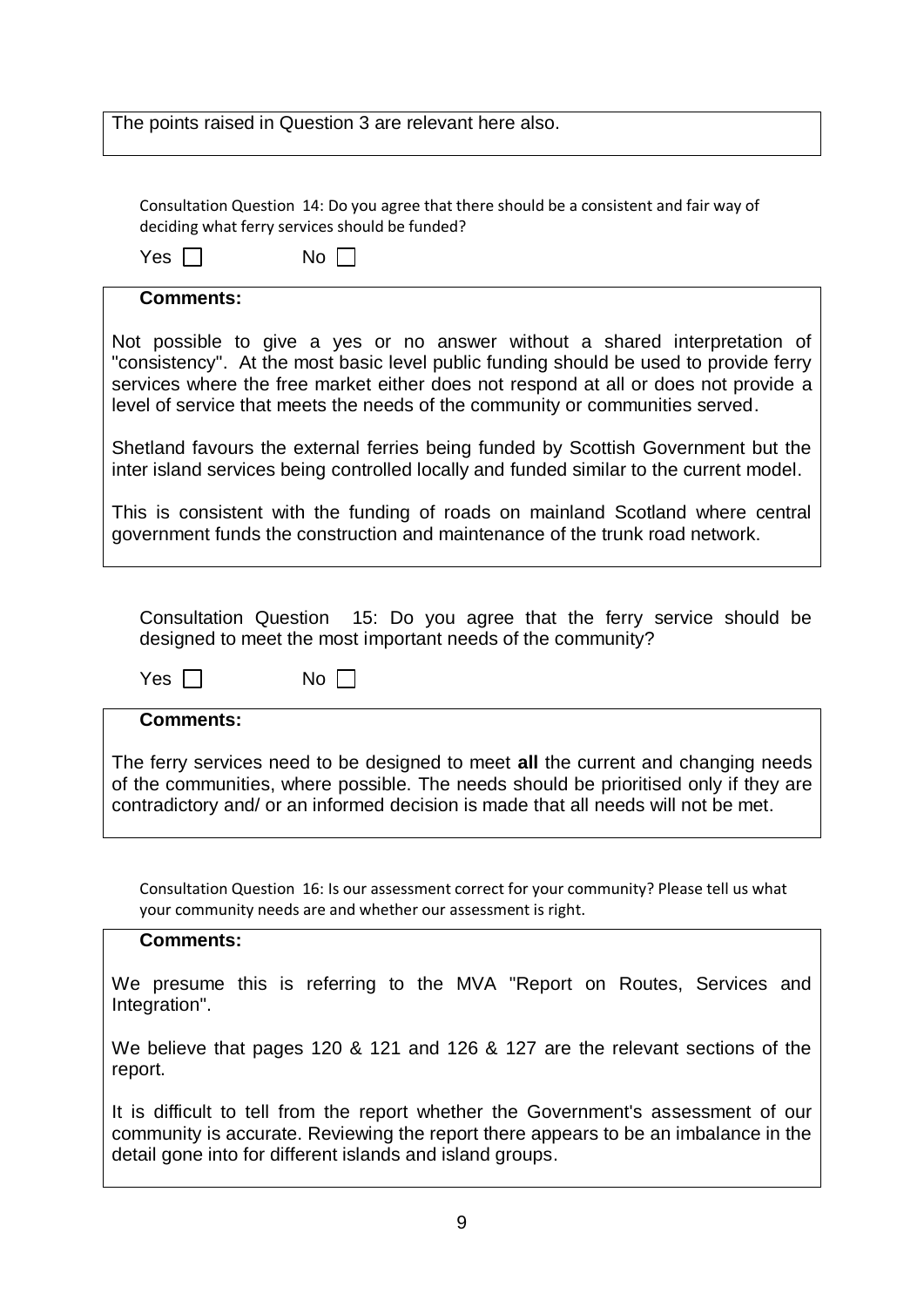Although there is reference to individual fact sheets in the report it wasn't until 15 September 2010 that they were made available to us and this was after the workshops to discuss this draft response.

Based on the limited data that is presented in the report and the fact sheets and the limited time available to fully analyse and consider these it is our opinion that there are significant flaws in the data and therefore any analysis and conclusions drawn from the data cannot be wholly relied upon for decision making.

It is disappointing that the report and fact sheets were not available for comment along with the other consultants' reports. It is important that dialogue takes place with Scottish Government Officials before this information is used as the basis for the draft Ferries Plan.

To answer the question of what the Shetland Community's needs are; Shetland's requirements of transport can be summarised in the terms of the Shetland Transport Strategy Vision: -

To develop an **effective, efficient, safe** and **reliable** transport system for Shetland. The transport system will comprise an **integrated** network of **accessible,** and **affordable** internal, inter-island and external links, which will contribute to the development of a **safe, healthy, vibrant** and **inclusive** society, a **diverse, successful** and **self-sufficient** economy, and enhanced **environmental quality**.

Consultation Question 17: Do you agree that investment should be prioritised to those areas that have the most potential to contribute to Scotland's growth?

 $Yes \Box$  No  $\Box X$ 

### **Comments:**

Most certainly not. This would lead potentially to vulnerable communities getting no investment and continually worsening services.

Although the Government's Single Purpose to generate sustainable economic growth is clear we don't believe that intent should lead to the decay of the most vulnerable and fragile areas of Scotland.

Who would decide which areas were to get investment and which were to be allowed to decline further?

Consultation Question 18: Do you think that the responsibility for ferries provision should be more consistent across Scotland?

 $Yes \Box$  No  $\Box$ 

## **Comments:**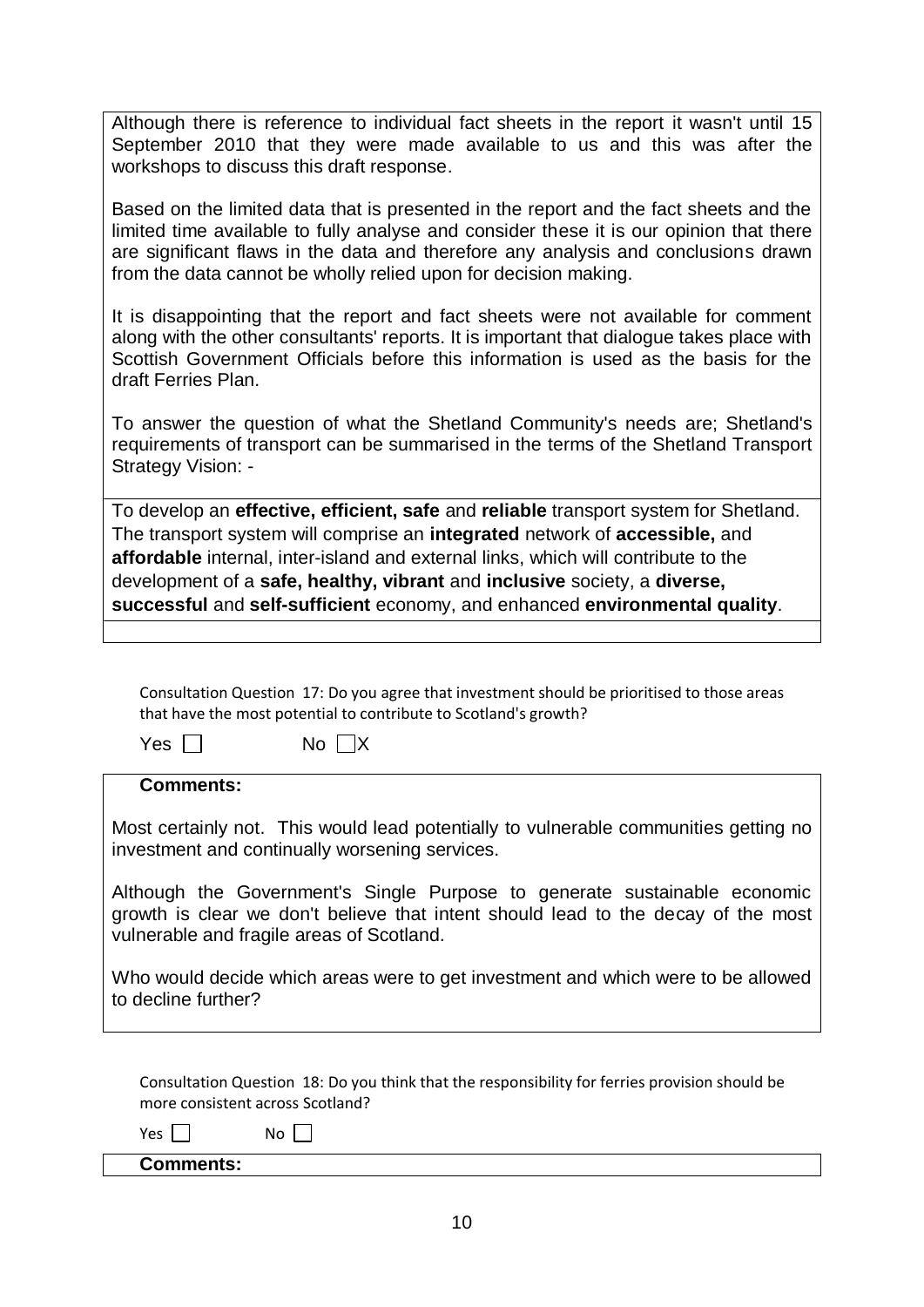| It is acknowledged that ferry services are funded and provided in different ways<br>throughout Scotland. The focus should look beyond "one size fits all" and also<br>consider the provision of services in "what matters is what works" perspective.                                                                            |
|----------------------------------------------------------------------------------------------------------------------------------------------------------------------------------------------------------------------------------------------------------------------------------------------------------------------------------|
| As said in Q14 above, Shetland favours its external ferries being funded by Scottish<br>Government but the inter island services being controlled and funded as they are<br>now.                                                                                                                                                 |
|                                                                                                                                                                                                                                                                                                                                  |
| Consultation Question 19: Do you agree that it would be wrong for all ferry services to be the<br>responsibility of the Scottish Government?                                                                                                                                                                                     |
| Yes  <br>No                                                                                                                                                                                                                                                                                                                      |
| <b>Comments:</b>                                                                                                                                                                                                                                                                                                                 |
| See Q 14 and 18.                                                                                                                                                                                                                                                                                                                 |
|                                                                                                                                                                                                                                                                                                                                  |
|                                                                                                                                                                                                                                                                                                                                  |
| Consultation Question 20: Do you agree that the Scottish Government should become<br>responsible for all ferry services providing necessary transport links for island communities to<br>access the mainland and Local Authorities or Regional Transport Partnerships should be<br>responsible for the provision of all others?. |
| Yes  <br>No                                                                                                                                                                                                                                                                                                                      |
| <b>Comments:</b>                                                                                                                                                                                                                                                                                                                 |
| This is nearer our view subject to suitable mechanism for capital and revenue<br>funding.                                                                                                                                                                                                                                        |
| However, care would need to be taken to understand clearly how alternate models<br>would need to be resourced and whether changing the status quo provides new<br>opportunities for innovative ways of funding and delivering services.                                                                                          |
| It should also be noted that not all organisations have an immediate ability or<br>capacity to take on a delivery role.                                                                                                                                                                                                          |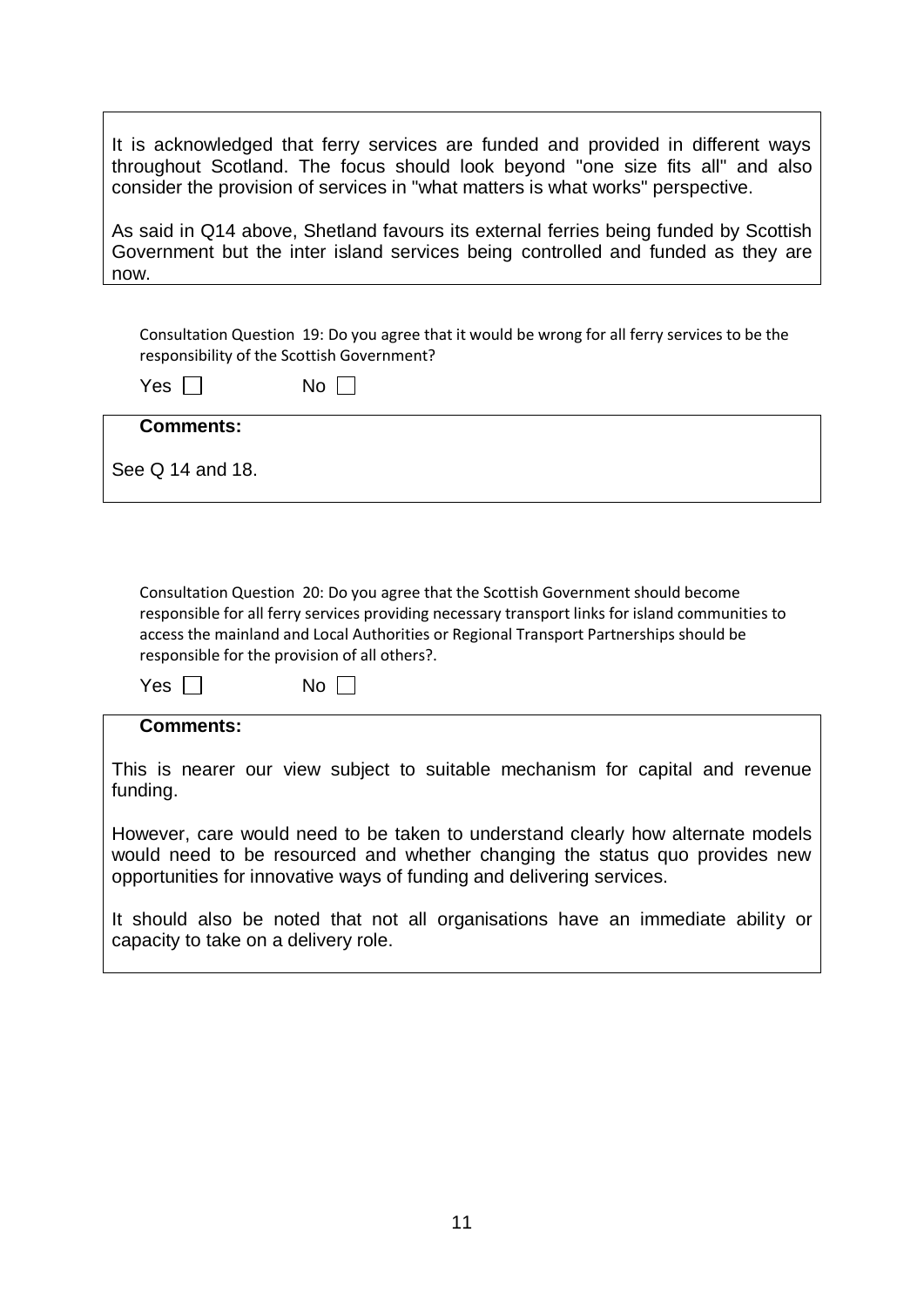Consultation Question 21: Question 20 assumes that where an island is attached to the mainland via a bridge, it is treated as the mainland. Do you agree this is the correct way forward?

| Yes                                   | No.                                                                                                |
|---------------------------------------|----------------------------------------------------------------------------------------------------|
| <b>Comments:</b>                      |                                                                                                    |
| road make ferry links important.      | This is not relevant for Shetland but makes sense except where travel distances by                 |
| within the remit of Local Government? | Consultation Question 22: Do you agree that the provision of ferry services would be better placed |
| $Yes$                                 | No.                                                                                                |
| <b>Comments:</b>                      |                                                                                                    |
| See Q 14, 18, 19 & 20.                |                                                                                                    |

Consultation Question 23: Do you agree that Regional Transport Partnerships could play a key role in the procurement of ferry services?

| Ÿ,<br>'es | No |
|-----------|----|
|-----------|----|

## **Comments:**

If the role of RTPs in the procurement and management of ferry services grew then greater levels of control and accountability at the local level could be achieved where the detailed knowledge of needs and objectives exist. In effect it could give local authorities more opportunity to shape services according to local/ regional needs and priorities.

This assumes that necessary funding and resources of an appropriate level, both now and in the future, follows the responsibility for function.

Consultation Question 24:How should the responsibility be split between Local Authorities and Regional Transport Partnerships?

#### **Comments:**

External services - Government/ RTPs

Inter islands services - Local authorities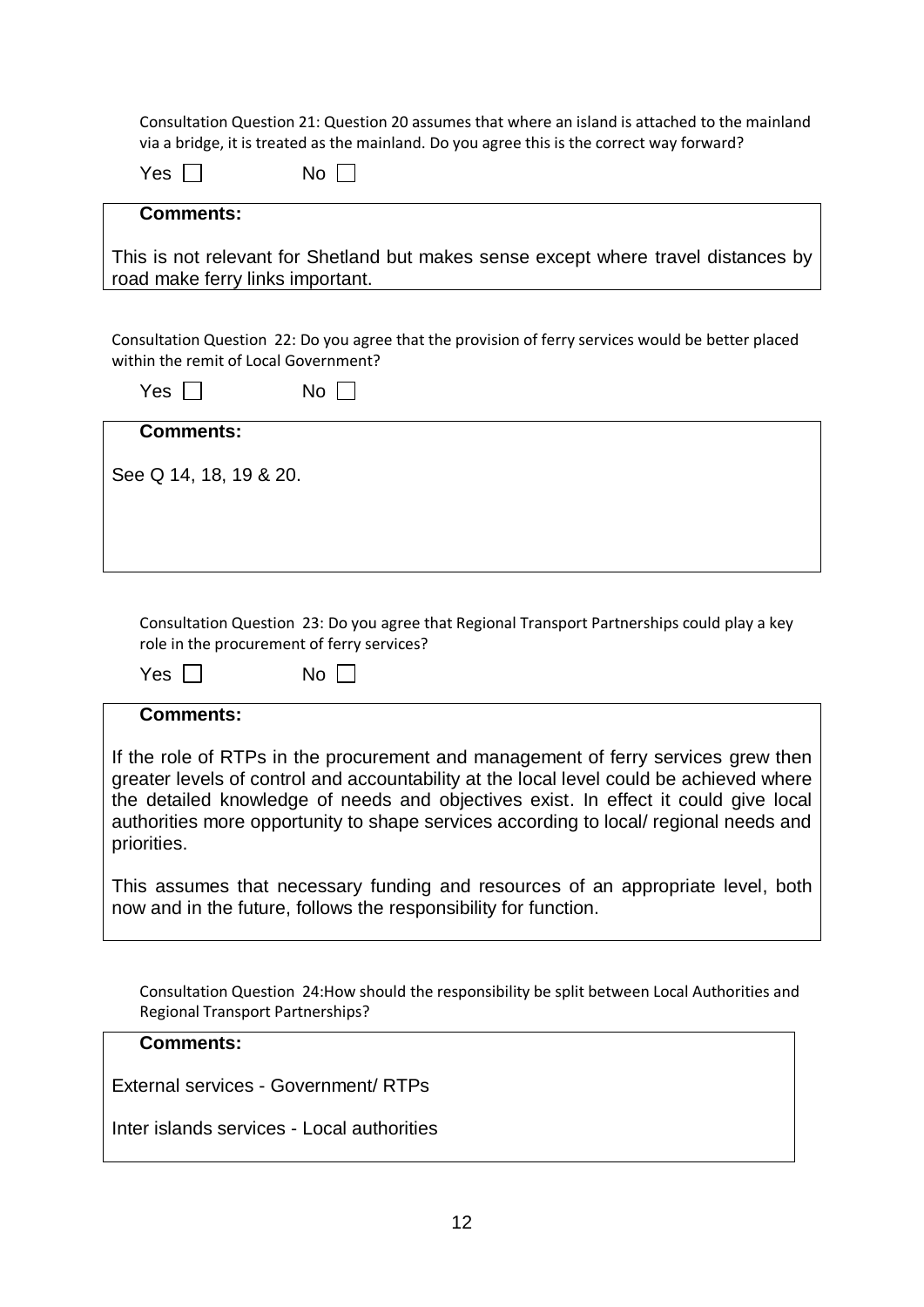Consultation Question 25: Do you agree that the provision of ferry services should continue to be split between central and local government?

| Yes |  | No |  |
|-----|--|----|--|
|-----|--|----|--|

## **Comments:**

See questions 14, 18, 19, 20, 23 and 24

Consultation Question 26: If a continuation of a mixed responsibility role is preferable going forward (i.e. responsibility continues to be split between Central and Local Government), how should the split be determined?

| <b>Comments:</b>                                                                              |
|-----------------------------------------------------------------------------------------------|
|                                                                                               |
| See questions 14, 18, 19, 20, 23, 24 and 25                                                   |
|                                                                                               |
|                                                                                               |
|                                                                                               |
|                                                                                               |
|                                                                                               |
|                                                                                               |
|                                                                                               |
|                                                                                               |
|                                                                                               |
|                                                                                               |
| Consultation Question 27: Should there be a central provision of procurement expertise? For   |
| example, Local Authorities/RTPS could determine what services/vessels they wanted to provide  |
| and specify those services/vessels, with a central procurement team purchasing them on their  |
| behalf.                                                                                       |
|                                                                                               |
| Yes  <br>$No$                                                                                 |
| <b>Comments:</b>                                                                              |
|                                                                                               |
| AMarchel and and the beneficial of the home fits of this. It seeds he a second that Objetized |

Would need to be convinced of the benefits of this. It could be argued that Shetland already has as much experience as any central procurement team.

Another concept to explore could be a central brokering role where a facility is established coordinate the building requirements throughout the country and broker contracts with yards and suppliers but each authority manages their contracts and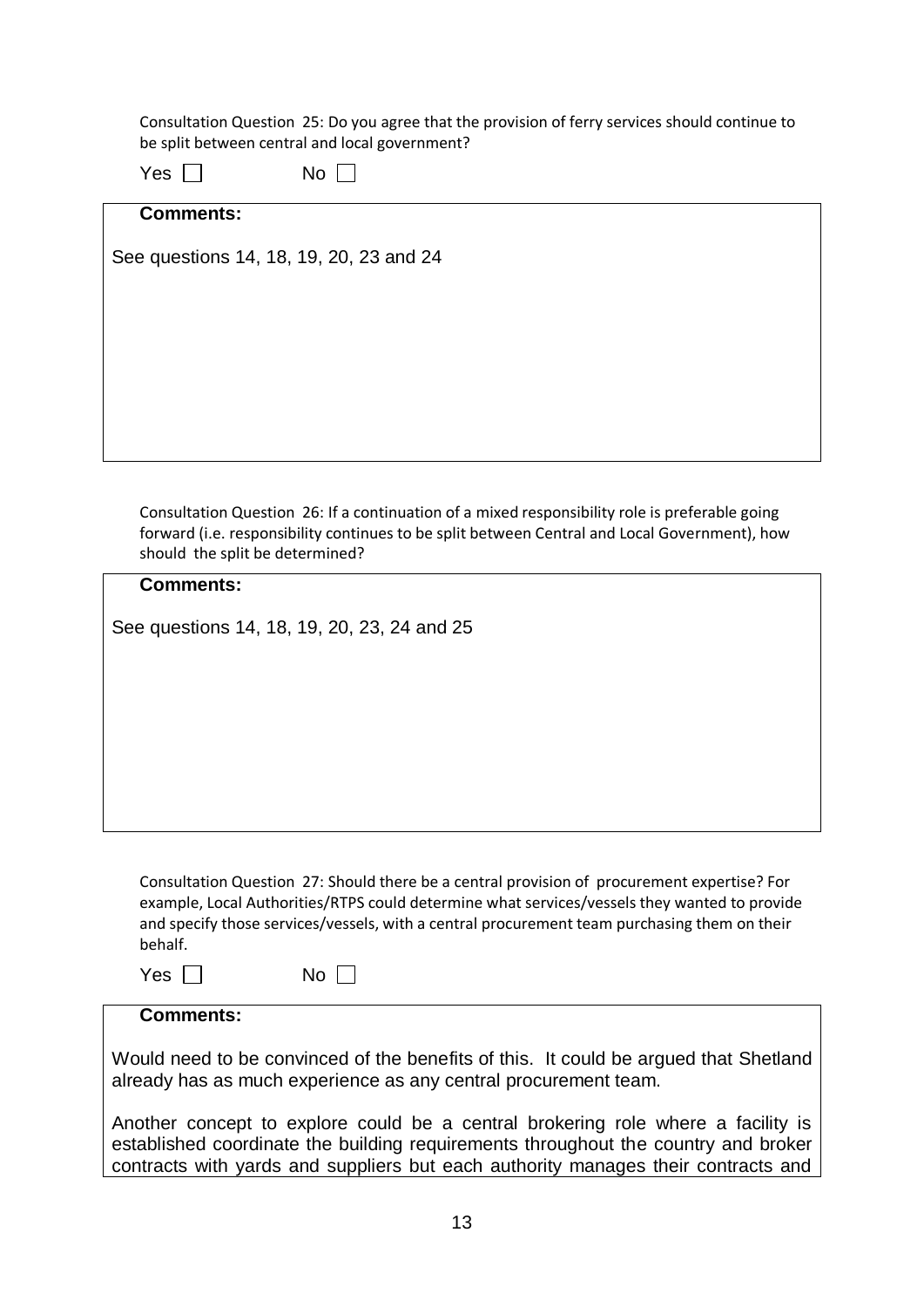| business as they normally would. This could bring benefits of economies of scale<br>whilst ensuring control and accountability is retained at the local level ensuring<br>solutions are fit for purpose. |
|----------------------------------------------------------------------------------------------------------------------------------------------------------------------------------------------------------|
| <b>Consultation Question 28:</b>                                                                                                                                                                         |
| (a) Do you think that recommendations $A - G$ (see below) should be implemented now?                                                                                                                     |
| $No$ $\Box$<br>$Yes \mid \mid X$                                                                                                                                                                         |
| <b>Comments:</b>                                                                                                                                                                                         |
| All of these are worthy initiatives.<br>Implementation would depend on available resource and circumstances.                                                                                             |
| (b) When tendering do you think these recommendations should be included in any future<br>tender requirements?<br>$Yes \mid \mid X$<br>$No$ $\vert \ \vert$                                              |
|                                                                                                                                                                                                          |
| <b>Comments:</b><br>Again, it is a worthy objective and attention must be paid to avoid any risk of<br>disproportionate compromise to economic and social imperatives.                                   |

(c) Are there any of these recommendations that you consider to be of particular importance?

A. The design of new ferries and harbour/ shore infrastructure should take full account of the DPTAC guidance, for example the provision of handrails, ramps and assistance telephones. Consideration where possible should also be given to their use in smaller ferries and ports.

B. The need for regular, recognised disability awareness training is viewed as a relatively cheap and quick solution in helping to reduce many of the barriers faced Good customer care and assistance by staff is often viewed as the key factor when deciding if ferry travel is possible, practicable or comfortable.  $\Box$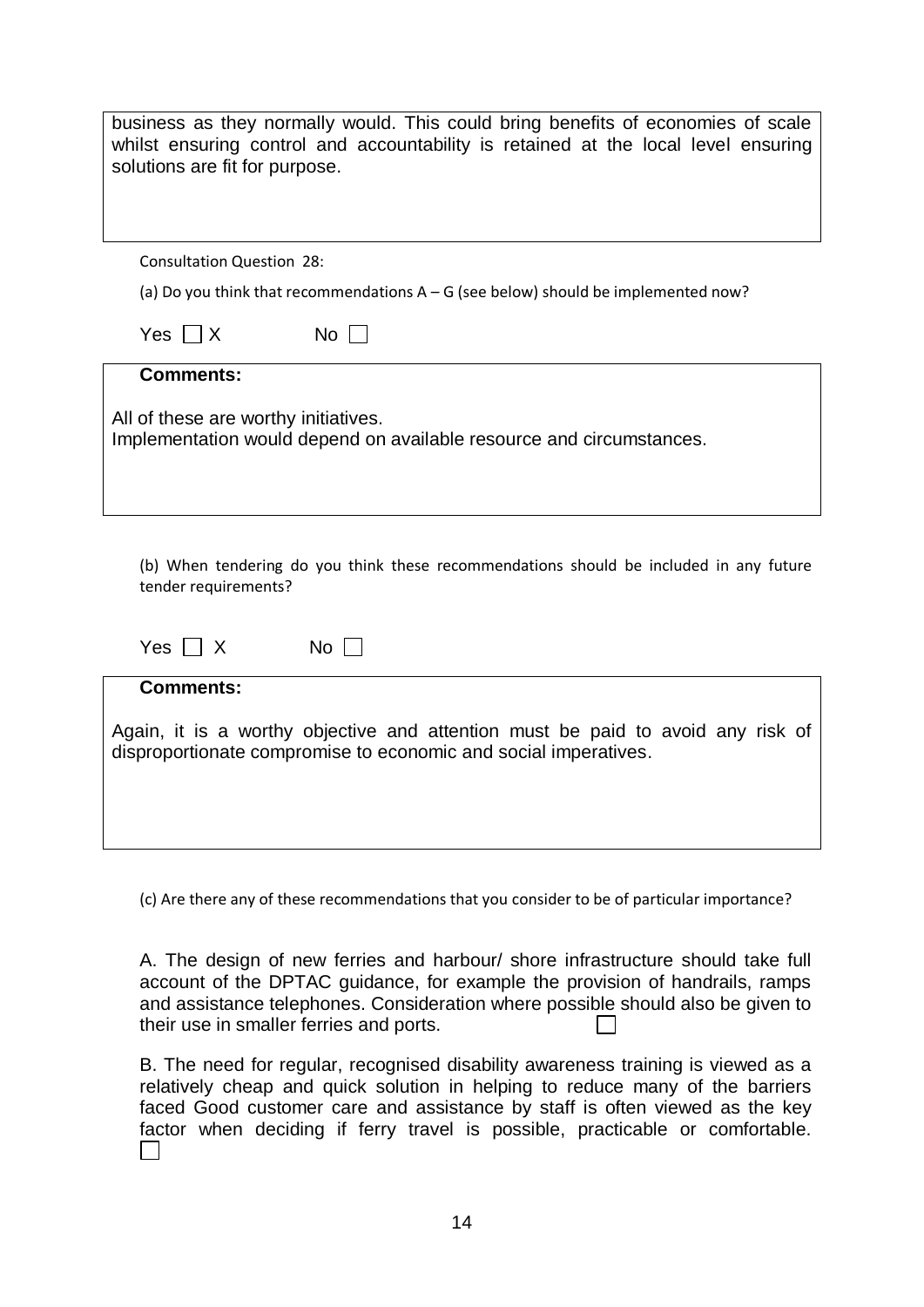C. Port and ship operators need to plan their communication and information dissemination to take full recognition of PRMs. Audio, visual or other disabilities need to be considered, especially when considering passenger safety.  $\perp$ 

D. Accessibility information should be readily accessible to PRMs in order to aid journey planning. Where possible websites should be improved to take recognition of the needs of PRMs and make it easier to access this information.

E. Disabled Persons Assistance policies should be developed by all ferry and port operators as a matter of best practice.

F. A policy for those passengers which may require additional assistance which fall outside the general categorisation of PRM, for example people travelling with small children, or heavy / awkward luggage or baggage should be encouraged.  $\perp$ 

G. Provision where appropriate of some form of left luggage facility which would aid those passengers that are waiting onward travel connections.

#### **Comments:**

It is important that society continues to address accessibility constraints and that future contracts directly address this.

(d) Are there other issues that should be addressed?

| <b>Comments:</b> |  |  |
|------------------|--|--|
|                  |  |  |
|                  |  |  |

Consultation Question 29:

(a) Do you think that an Accessibility Improvement Fund should be set up?

| Yes $\lceil$ | No |  |
|--------------|----|--|
|--------------|----|--|

#### **Comments:**

Recognising that addressing accessibility issues is often something that fails to reach a high priority as service pressures and operational pressures increase then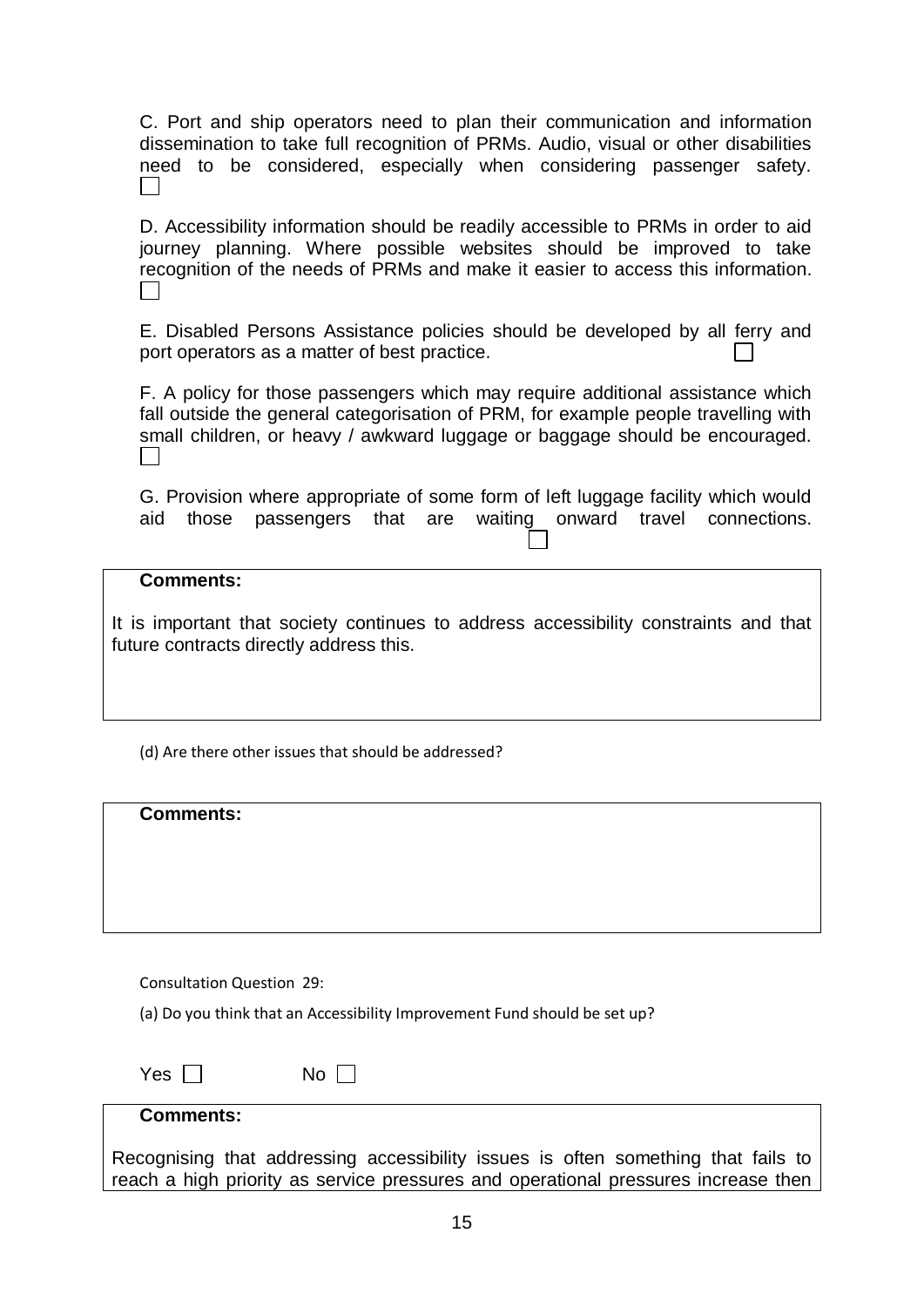an accessibility improvement fund may be a means of enabling operators and sponsoring bodies to focus on improvements in this area.

(b)How would this be funded?

## **Comments:**

It should be a Government funded initiative along the same lines as travel planning and sustainable/ active travel type interventions.

(c) Who would administer this fund?

## **Comments:**

Seems sensible that this should be centrally held and managed by the Government through its delivery agent Transport Scotland.

Consultation Question 30:

(a) Do you think that an information system indicating the degree of accessibility would be useful?

| Yes $\Box$ X | No $\square$ |
|--------------|--------------|
|--------------|--------------|

| <b>Comments:</b>                                                                                                                                                                                                                                                                                                                                                                                |
|-------------------------------------------------------------------------------------------------------------------------------------------------------------------------------------------------------------------------------------------------------------------------------------------------------------------------------------------------------------------------------------------------|
|                                                                                                                                                                                                                                                                                                                                                                                                 |
| Any initiative that improves the capacity of those with impaired mobility to plan their<br>journey is a welcome initiative. The discussions around a "star" system that grades<br>vessels and facilities according to levels of accessibility seem appropriate as long as<br>attention is paid to ensuring it is easily understood and consistently applied<br>throughout the Scottish network. |

(b) Are there any particular aspects you would like to see considered?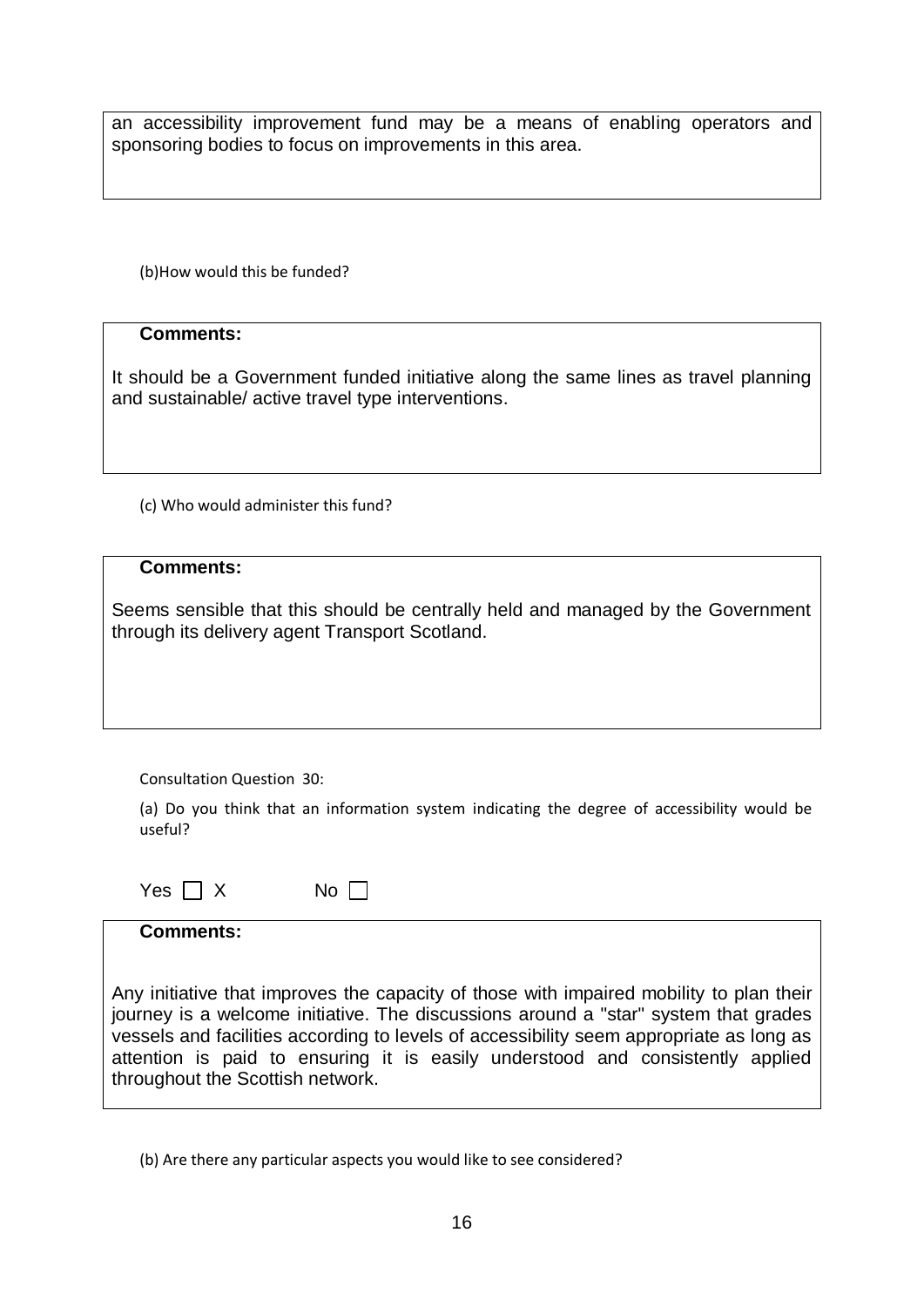## **Comments:**

Consultation Question 31:How could the reduction of  $CO<sub>2</sub>$  emissions from ferries be delivered to assist in meeting the potential emissions reductions set out in the Climate Change Delivery Plan?

## **Comments:**

Sponsors of ferry services can set targets for emissions reduction in the provision of ferry services to meet objectives of the Climate Change Delivery Plan.

In subsidised contracts for performance requirements can be specified and conditions of contract used to incentivise performance.

In directly delivered services (e.g. those delivered by local authorities) then policy commitments can be made at Council level in terms of targets to be achieved (which is equally relevant to all services that produce emissions).

Having said that, care must be taken not to increase barriers to services and opportunities unreasonably such that communities are worse off in terms of their capacity to be sustainable.

Consultation Question 32: Operators would be likely to appreciate the fuel-efficiency benefits of such a measure. Would operators be willing to implement such a measure on a voluntary basis? If not, can they provide suggestions for alternate methods of delivering emissions reductions?

## **Comments:**

This is a very narrow operational perspective and although there are clear opportunities for environmental benefits and reductions in operational costs through reduced fuel burn, the overall choice about slowing vessels down must not be taken out with the context of the importance of journey times and adequate frequencies.

Investing in new vessels will allow new technology to be utilised which will allow reduced emissions such as the Shetland proposal for an LNG powered dual purpose freighter.